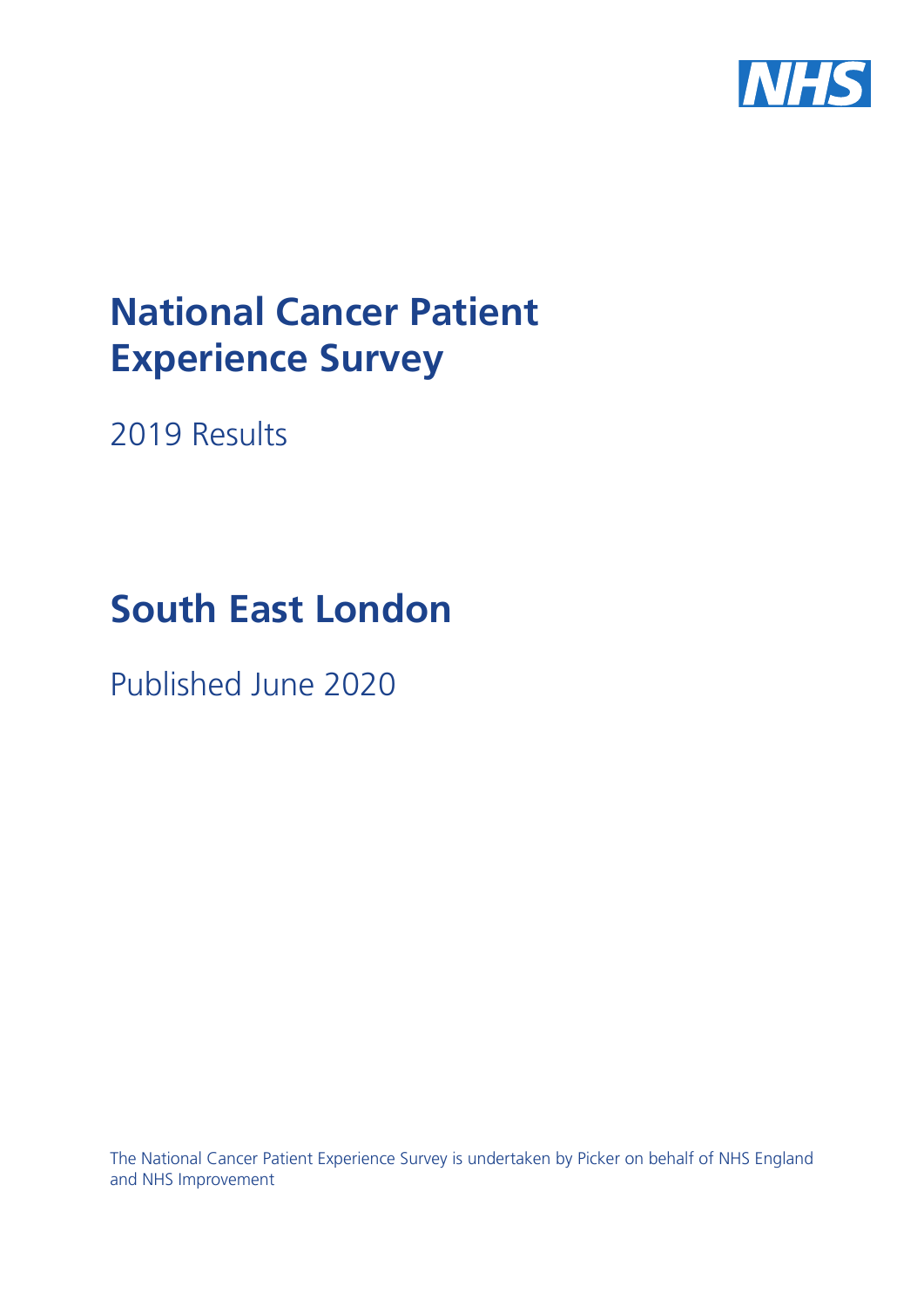# **Executive Summary** Case Mix Adjusted scores

#### **Cancer Dashboard Questions**

The following seven questions are included in phase 1 of the Cancer Dashboard developed by Public Health England and NHS England:

Q61. Patient's average rating of care scored from very poor to very good

| $\mathbf{0}$ | 2                                                             | 3 | 4 | 5 | 6 | 8   | 9 | 10                                                                                            |  |
|--------------|---------------------------------------------------------------|---|---|---|---|-----|---|-----------------------------------------------------------------------------------------------|--|
|              |                                                               |   |   |   |   | 8.8 |   |                                                                                               |  |
| 80%          |                                                               |   |   |   |   |     |   | Q18. Patient definitely involved as much as they wanted in decisions about care and treatment |  |
|              |                                                               |   |   |   |   |     |   | Q19. Patient given the name of a CNS who would support them through their treatment           |  |
| 83%          | Q20. Patient found it very or quite easy to contact their CNS |   |   |   |   |     |   |                                                                                               |  |
| 86%          |                                                               |   |   |   |   |     |   | Q39. Patient always felt they were treated with respect and dignity while in hospital         |  |
|              | leaving hospital                                              |   |   |   |   |     |   | Q41. Hospital staff told patient who to contact if worried about condition or treatment after |  |
| 53%          | treatment                                                     |   |   |   |   |     |   | Q55. General practice staff definitely did everything they could to support patient during    |  |

#### **Questions Outside Expected Range**

|                                                                                                |            | Case Mix Adjusted Scores   |                            |                   |
|------------------------------------------------------------------------------------------------|------------|----------------------------|----------------------------|-------------------|
|                                                                                                | 2019 Score | Lower<br>Expected<br>Range | Upper<br>Expected<br>Range | National<br>Score |
| O60. Someone discussed with patient whether they would like to take part in cancer<br>research | 39%        | 23%                        | 38%                        | 30%               |

|                                                                                                         |            | Case Mix Adjusted Scores   |                            |                   |
|---------------------------------------------------------------------------------------------------------|------------|----------------------------|----------------------------|-------------------|
|                                                                                                         | 2019 Score | Lower<br>Expected<br>Range | Upper<br>Expected<br>Range | National<br>Score |
| Q14. Patient felt that treatment options were completely explained                                      | 81%        | 81%                        | 85%                        | 83%               |
| Q30. Hospital staff didn't talk in front of patient as if patient wasn't there                          | 80%        | 80%                        | 87%                        | 84%               |
| Q33. Patient had confidence and trust in all the ward nurses treating them                              | 69%        | 70%                        | 78%                        | 74%               |
| Q35. All hospital staff asked patient what name they prefer to be called by                             | 59%        | 64%                        | 77%                        | 71%               |
| Q55. General practice staff definitely did everything they could to support patient during<br>treatment | 53%        | 54%                        | 63%                        | 58%               |
| O59. Patient felt length of time for attending clinics and appointments for cancer was about<br>right   | 64%        | 65%                        | 73%                        | 69%               |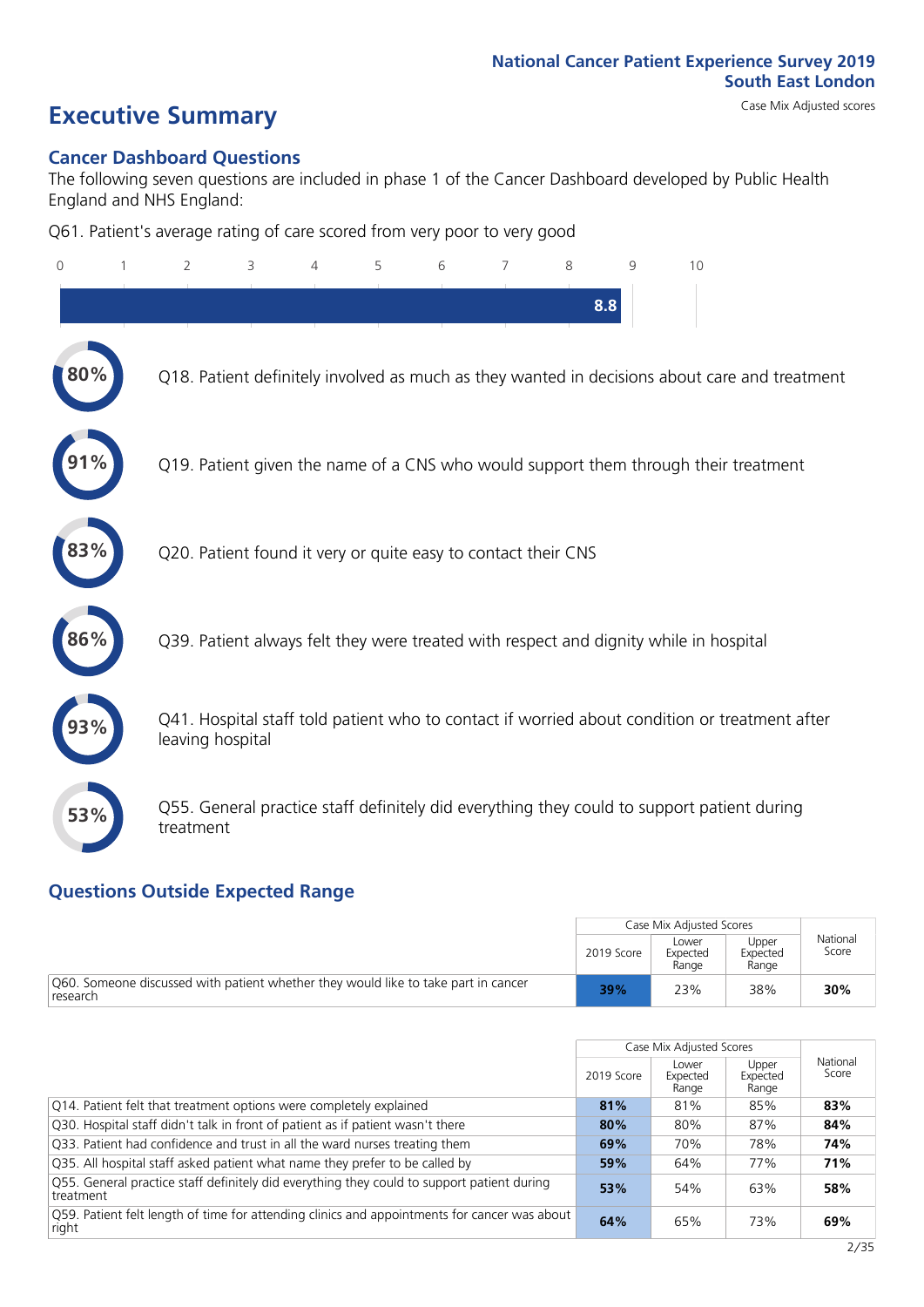### **Introduction**

The National Cancer Patient Experience Survey 2019 is the ninth iteration of the survey first undertaken in 2010. It has been designed to monitor national progress on cancer care; to provide information to drive local quality improvements; to assist commissioners and providers of cancer care; and to inform the work of the various charities and stakeholder groups supporting cancer patients.

The survey was overseen by a national Cancer Patient Experience Advisory Group. This Advisory Group set the principles and objectives of the survey programme and guided questionnaire development. The survey was commissioned and managed by NHS England. The survey provider, Picker, is responsible for designing, running and analysing the survey.

The 2019 survey involved 143 NHS Trusts. Out of 111,366 people, 67,858 people responded to the survey, yielding a response rate of 61%.

### **Methodology**

#### **Eligibility, fieldwork and survey methods**

The sample for the survey included all adult (aged 16 and over) NHS patients, with a confirmed primary diagnosis of cancer, discharged from an NHS Trust after an inpatient episode or day case attendance for cancer related treatment in the months of April, May and June 2019. The fieldwork for the survey was undertaken between December 2019 and March 2020.

As in the previous four years, the survey used a mixed mode methodology. Questionnaires were sent by post, with two reminders where necessary, but also included an option to complete the questionnaire online. A Freephone helpline and email was available for respondents to opt out, ask questions about the survey, enable them to complete their questionnaire over the phone and provide access to a translation and interpreting facility for those whose first language was not English.

#### **Case-mix adjustment**

Both unadjusted and adjusted scores are presented in this report. Case-mix adjusted scores allows us to account for the impact that differing patient populations might have on results. By using the case-mix adjusted estimates we can obtain a greater understanding of how a Cancer Alliance is performing given their patient population. The factors taken into account in this case-mix adjustment are gender, age, ethnic group, deprivation, and tumour group.

#### **Scoring methodology**

Fifty-two questions from the questionnaire are scored as these questions relate directly to patient experience. For all but one question (Q61), scores are presented as the percentage of positive responses out of all scored responses. For Q61, respondents rate their overall care on a scale of 0 to 10, of which the average was calculated for this question's presented score. The percentages in this report have been rounded to the nearest percentage point. Therefore, in some cases the figures do not appear to add up to 100%.

#### **Statistical significance**

In the reporting of 2019 results, appropriate statistical tests have been undertaken to identify unadjusted scores for which the change over time is 'statistically significant'. Thirty-seven scored questions in 2019 have been compared with those of 2018 and a statistically significant change between the two years has been reported where identified.

For the scored questions that are comparable beyond 2018, statistically significant change over the five years has also been reported where identified. A statistically significant difference means that the change in the result is very unlikely to have occurred by sampling variation.

#### **Suppression**

#### **Question-level suppression**

For scores where the base size per question is  $<$ 21, the score will be suppressed and replaced with an asterisk (\*). The base size will include neutral response options.

#### **Double suppression**

If any group within a particular sub-group breakdown (such as the tumour group breakdown) has <21 responses, then the figure for this particular group is suppressed and replaced with an asterisk (\*). If there is only one group within the sub-group breakdown that has <21 respondents, and is therefore suppressed, the group with the next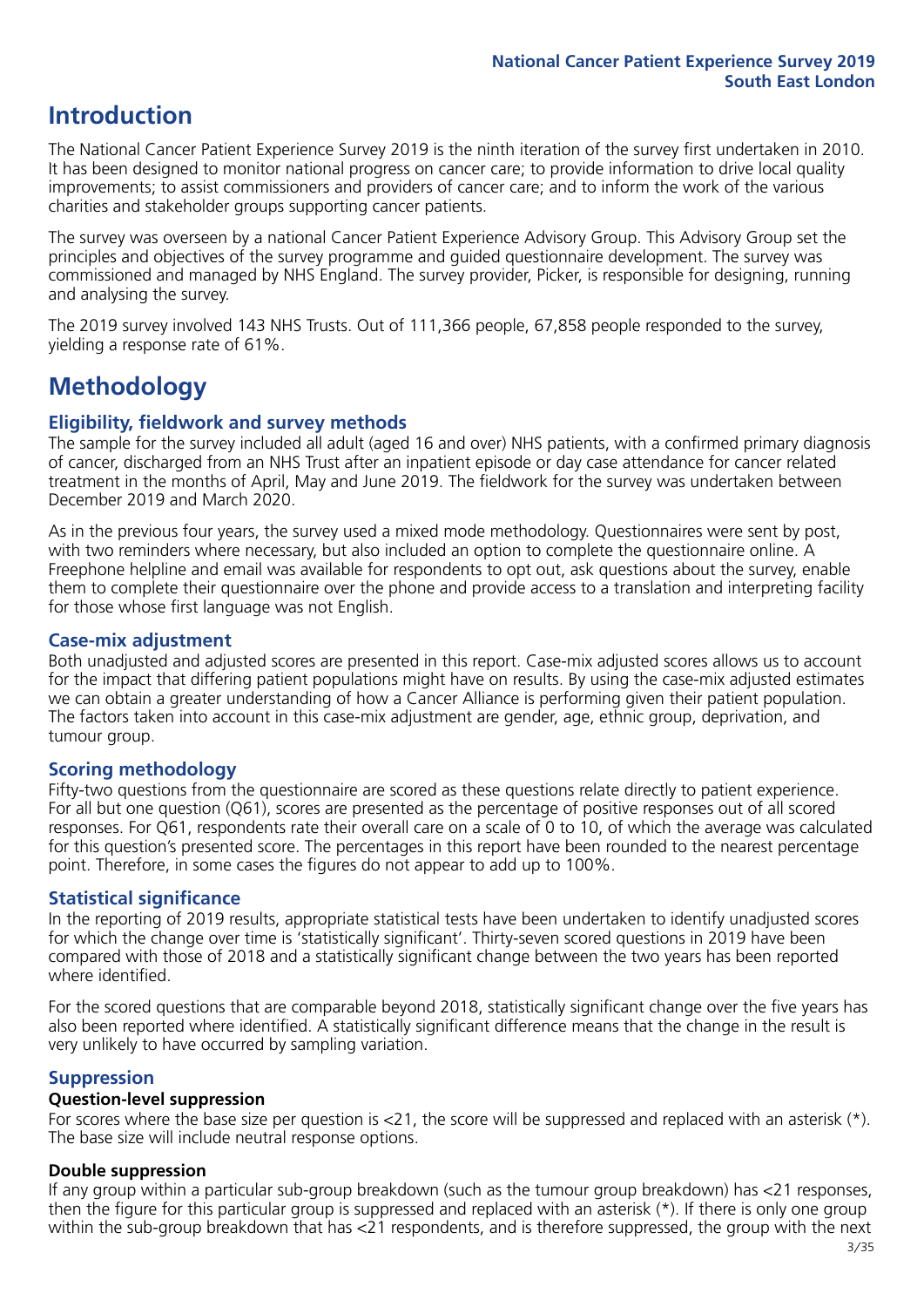lowest number of respondents is also supressed and replaced with an asterisk (\*) (regardless if it is greater than or less than 21).

### **Understanding the results**

This report shows how this Alliance scored for each question in the survey, compared with national results and previous year's results. It is aimed at helping individual Alliances to understand their performance and identify areas for local improvement. Below is a description of the type of results presented within this report and how to understand them.

#### **Expected range charts**

The expected range charts in this report show a bar with the lowest and highest score received for each question nationally. Within this bar, an expected range is given (in grey) and a black diamond represents the actual score for this Alliance.

Alliances whose score is above the upper limit of the expected range (in the dark blue) are positive outliers, with a score statistically significantly higher than the national mean. This indicates that the Alliance performs better than what Alliances of the same size and demographics are expected to perform. The opposite is true if the score is below the lower limit of the expected range (in the light blue); these are negative outliers. For scores within the expected range (in the grey), the score is what we would expect given the Alliance's size and demographics.

#### **Comparability tables**

The comparability tables show the 2018 and 2019 unadjusted scores for this Alliance for each scored question. If there is a significant change from 2018 and 2019 or overall from 2016 to 2019, an arrow will be presented for the direction of change. The adjusted 2019 score will also be presented for each scored question along with the lower and upper expected range and national score. Scores above the upper limit of the expected range will be highlighted dark blue, scores below the lower limit of the expected range will be highlighted light blue, and scores within the lower and upper limit of the expected ranges will be highlighted grey.

#### **Tumour type tables**

The tumour type tables show the unadjusted scores for each scored question for each of the 13 tumour groups. The national score for that tumour group is also shown. Unadjusted scores for the same tumour type across different Alliances may not be comparable, as they do not account for the impact that differing patient populations might have on results. Central nervous system is abbreviated as 'CNS' and lower gastrointestinal tract is abbreviated as 'LGT' throughout this report.

#### **Year on year charts**

The year on year charts show four columns representing the unadjusted scores of the last four years (2016, 2017, 2018 and 2019) for each scored question.

#### **Notes on specific questions**

Following the development phase of the 2019 survey, several changes were made to the questionnaire. Six scored questions were amended (Q5, Q18, Q30, Q35, Q56 and Q60) and one non-scored question (Q29) was amended that impacted the comparability of questions Q30 to Q41. Of all questions changed or impacted by change, only Q60 is presented with historical comparisons; though the results should be interpreted with caution.

#### **Unadjusted data and case-mix adjusted data**

Unadjusted data should be used to see the actual responses from patients relating to the Alliance. Case-mix adjusted data, together with expected ranges, should be used to understand whether the results are significantly higher or lower than national results taking account of the patient mix.

### **Further information**

This research was carried out in accordance with the international standard for organisations conducting social research (accreditation to ISO20252:2012; certificate number GB08/74322). The 2019 survey data has been produced and published in line with the Code of Practice for Official Statistics.

For more information on the methodology, please see the Technical Document. It can be viewed along with the 2019 questionnaire and survey guidance on the website at [www.ncpes.co.uk](https://www.ncpes.co.uk/supporting-documents). For all other outputs at National, Trust, CCG and Cancer Alliance level, please see the PDF reports, Excel tables and dashboards at [www.ncpes.co.uk.](https://www.ncpes.co.uk/current-results)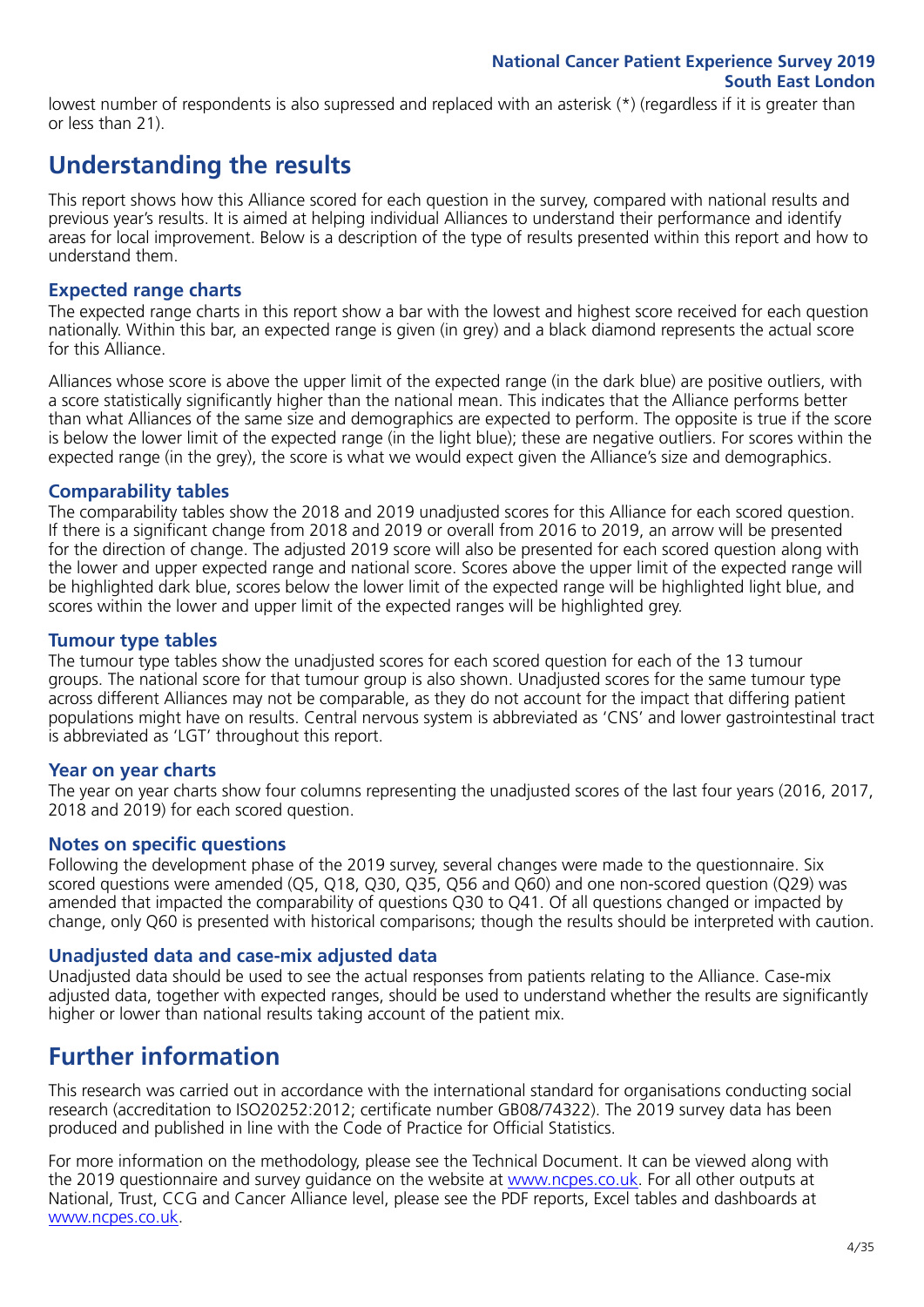### **Response Rate**

#### **Overall Response Rate**

1,441 patients responded out of a total of 2,775 patients, resulting in a response rate of 52%.

|          | Sample Size | Adjusted<br>Sample | Completed | Response Rate |
|----------|-------------|--------------------|-----------|---------------|
| Alliance | 2.979       | 2,775              | 1.441     | 52%           |
| National | 119.855     | 111.366            | 67,858    | 61%           |

#### **Respondents by Survey Type**

|                            | Number of<br>Respondents |
|----------------------------|--------------------------|
| Online                     | 177                      |
| Paper                      | 1,264                    |
| Phone                      | O                        |
| <b>Translation Service</b> |                          |

#### **Respondents by Tumour Group**

|                      | Number of<br>Respondents |
|----------------------|--------------------------|
| Brain / CNS          | 7                        |
| <b>Breast</b>        | 365                      |
| Colorectal / LGT     | 184                      |
| Gynaecological       | 75                       |
| Haematological       | 160                      |
| <b>Head and Neck</b> | 42                       |
| Lung                 | 107                      |
| Prostate             | 191                      |
| Sarcoma              | 14                       |
| Skin                 | 46                       |
| Upper Gastro         | 63                       |
| Urological           | 110                      |
| Other                | 77                       |

#### **Respondents by Age and Gender**

Respondents year of birth has been used to determine age. This information has been amalgamated into 8 age bands. The age and gender distribution for the Alliance was as follows:

|        | Age 16-24 | Age 25-34 | Age 35-44 | Age 45-54 | Age 55-64 | Age 65-74 | Age 75-84 | Age $85+$ | Total |
|--------|-----------|-----------|-----------|-----------|-----------|-----------|-----------|-----------|-------|
| Male   |           |           | 18        | 48        | 148       | 246       | 164       | 34        | 671   |
| Female |           | 19        | 48        | 108       | 217       | 212       | 135       | 26        | 770   |
| Total  |           | 30        | 66        | 156       | 365       | 458       | 299       | 60        | .441  |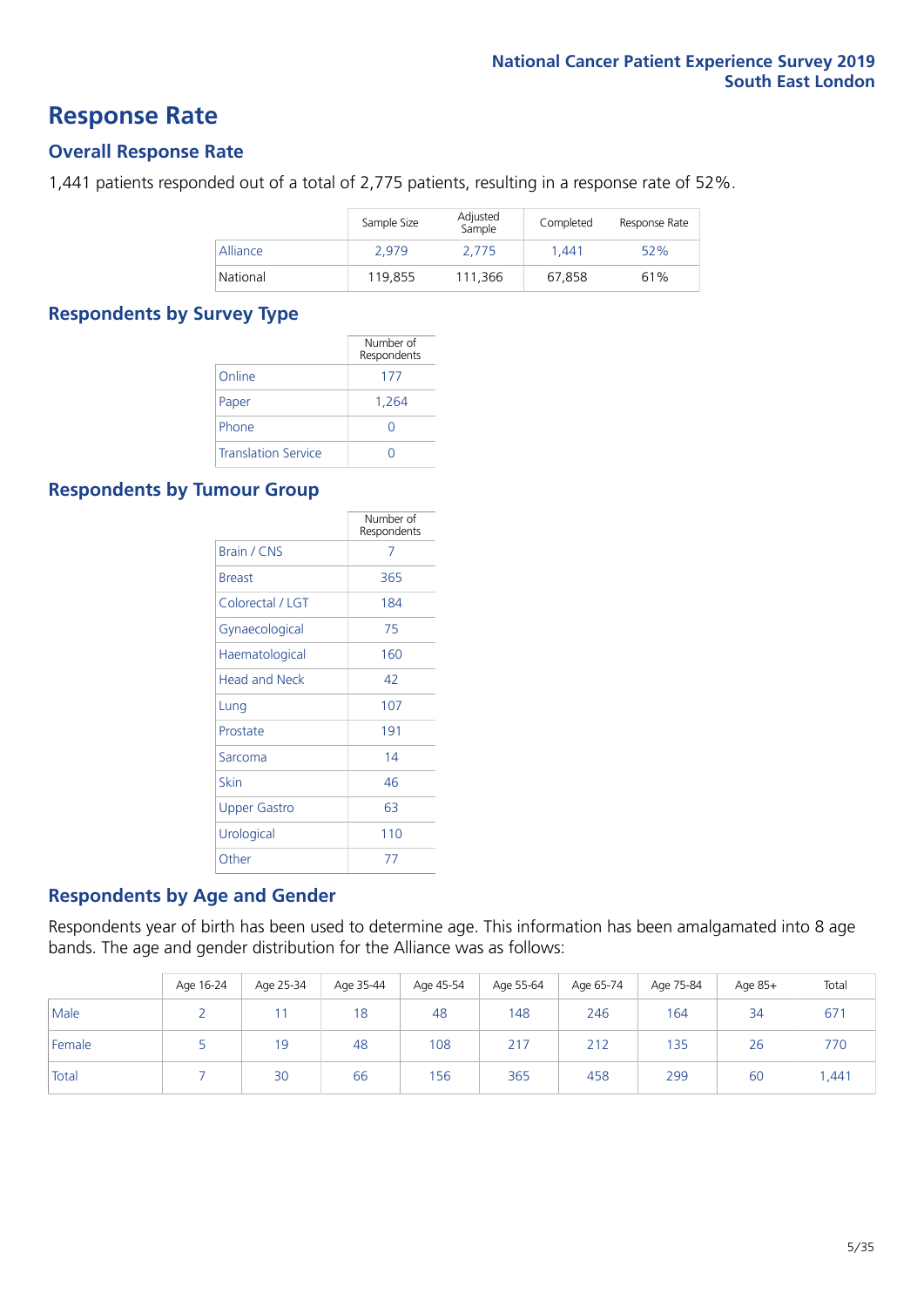# **Expected Range Charts**

| Lower Expected Range                                                                                    | Average |       |     | Upper Expected Range |     |     |     |     | Case Mix Adjusted Score |     |     |          |
|---------------------------------------------------------------------------------------------------------|---------|-------|-----|----------------------|-----|-----|-----|-----|-------------------------|-----|-----|----------|
| <b>SEEING YOUR GP</b>                                                                                   |         | $0\%$ | 10% | 20%                  | 30% | 40% | 50% | 60% | 70%                     | 80% |     | 90% 100% |
| Q1. Saw GP once or twice before being told they needed to go to<br>hospital                             |         |       |     |                      |     |     |     |     |                         | 78% |     |          |
| Q2. Patient thought they were seen as soon as necessary                                                 |         |       |     |                      |     |     |     |     |                         | 84% |     |          |
| <b>DIAGNOSTIC TESTS</b>                                                                                 |         | 0%    | 10% | 20%                  | 30% | 40% | 50% | 60% | 70%                     | 80% |     | 90% 100% |
| Q5. Received all the information needed about the test                                                  |         |       |     |                      |     |     |     |     |                         |     |     | 95%      |
| Q6. The length of time waiting for the test to be done was about<br>right                               |         |       |     |                      |     |     |     |     |                         |     | 90% |          |
| Q7. Test results explained in completely understandable way                                             |         |       |     |                      |     |     |     |     |                         | 78% |     |          |
| <b>FINDING OUT WHAT WAS WRONG WITH YOU</b>                                                              |         | $0\%$ | 10% | 20%                  | 30% | 40% | 50% | 60% | 70%                     | 80% |     | 90% 100% |
| Q10. Patient told they could bring a family member or friend when<br>first told they had cancer         |         |       |     |                      |     |     |     |     | 74%                     |     |     |          |
| Q11. Patient felt they were told sensitively that they had cancer                                       |         |       |     |                      |     |     |     |     |                         | 84% |     |          |
| Q12. Patient completely understood the explanation of what was<br>wrong                                 |         |       |     |                      |     |     |     |     | 74%                     |     |     |          |
| Q13. Patient given easy to understand written information about<br>the type of cancer they had          |         |       |     |                      |     |     |     |     | 73%                     |     |     |          |
| <b>DECIDING THE BEST TREATMENT FOR YOU</b>                                                              |         | 0%    | 10% | 20%                  | 30% | 40% | 50% | 60% | 70%                     | 80% |     | 90% 100% |
| Q14. Patient felt that treatment options were completely explained                                      |         |       |     |                      |     |     |     |     |                         | 81% |     |          |
| Q15. Patient felt possible side effects were definitely explained in<br>an understandable way           |         |       |     |                      |     |     |     |     | 73%                     |     |     |          |
| Q16. Patient definitely given practical advice and support in dealing<br>with side effects of treatment |         |       |     |                      |     |     |     |     | 67%                     |     |     |          |
| Q17. Patient definitely told about side effects that could affect<br>them in the future                 |         |       |     |                      |     |     |     | 57% |                         |     |     |          |
| Q18. Patient definitely involved as much as they wanted in<br>decisions about care and treatment        |         |       |     |                      |     |     |     |     |                         | 80% |     |          |
| <b>CLINICAL NURSE SPECIALIST (CNS)</b>                                                                  |         | 0%    | 10% | 20%                  | 30% | 40% | 50% | 60% | 70%                     | 80% |     | 90% 100% |
| Q19. Patient given the name of a CNS who would support them<br>through their treatment                  |         |       |     |                      |     |     |     |     |                         |     | 91% |          |
| Q20. Patient found it very or quite easy to contact their CNS                                           |         |       |     |                      |     |     |     |     |                         | 83% |     |          |
| Q21. Patient got understandable answers to important questions<br>all or most of the time               |         |       |     |                      |     |     |     |     |                         |     | 87% |          |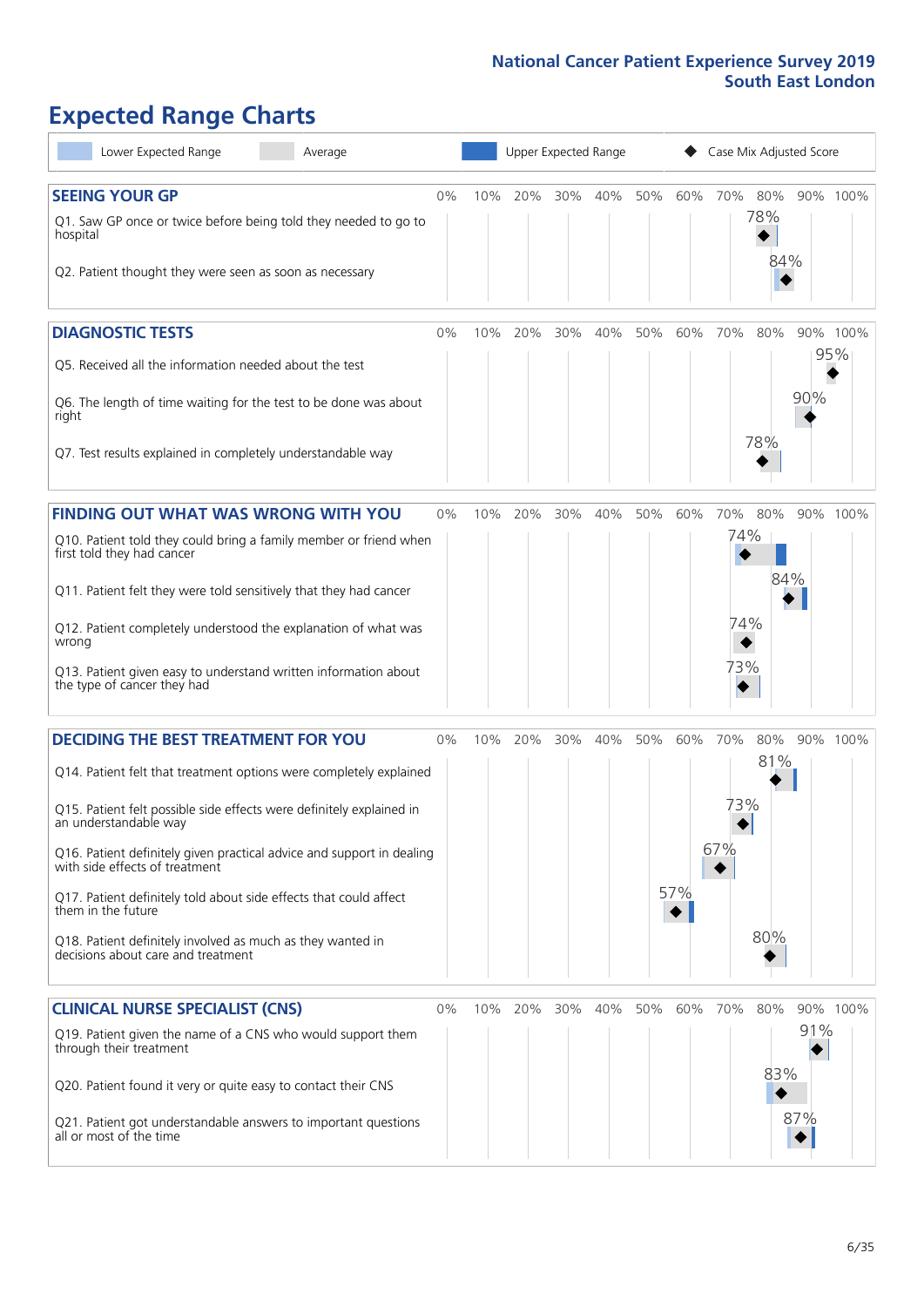# **Expected Range Charts**

| Lower Expected Range<br>Average                                                                                                           |    |     |     |     | Upper Expected Range |     |     |     | Case Mix Adjusted Score |          |
|-------------------------------------------------------------------------------------------------------------------------------------------|----|-----|-----|-----|----------------------|-----|-----|-----|-------------------------|----------|
| <b>SUPPORT FOR PEOPLE WITH CANCER</b><br>Q22. Hospital staff gave information about support or self-help<br>groups for people with cancer | 0% | 10% | 20% | 30% | 40%                  | 50% | 60% | 70% | 80%<br>87%              | 90% 100% |
| Q23. Hospital staff discussed or gave information about the impact<br>cancer could have on day to day activities                          |    |     |     |     |                      |     |     |     | 83%                     |          |
| Q24. Hospital staff gave information on getting financial help or<br>possible benefits                                                    |    |     |     |     |                      |     | 63% |     |                         |          |
| Q25. Hospital staff told patient they could get free prescriptions                                                                        |    |     |     |     |                      |     |     |     | 83%                     |          |
| <b>OPERATIONS</b>                                                                                                                         | 0% | 10% | 20% | 30% | 40%                  | 50% | 60% | 70% | 80%                     | 90% 100% |
| Q27. Beforehand, patient had all the information needed about the<br>operation                                                            |    |     |     |     |                      |     |     |     |                         | 96%      |
| Q28. Afterwards, staff completely explained how operation had<br>gone in understandable way                                               |    |     |     |     |                      |     |     |     | 78%                     |          |
| <b>HOSPITAL CARE AS AN INPATIENT</b>                                                                                                      | 0% | 10% | 20% | 30% | 40%                  | 50% | 60% | 70% | 80%                     | 90% 100% |
| Q30. Hospital staff didn't talk in front of patient as if patient wasn't<br>there                                                         |    |     |     |     |                      |     |     |     | 80%                     |          |
| Q31. Patient had confidence and trust in all doctors treating them                                                                        |    |     |     |     |                      |     |     |     | 85%                     |          |
| Q32. Patient's family or someone close definitely felt able to talk to<br>a doctor                                                        |    |     |     |     |                      |     |     | 71% |                         |          |
| Q33. Patient had confidence and trust in all the ward nurses<br>treating them                                                             |    |     |     |     |                      |     |     | 69% |                         |          |
| Q34. Patient thought there were always or nearly always enough<br>nurses on duty to care for them                                         |    |     |     |     |                      |     | 64% |     |                         |          |
| Q35. All hospital staff asked patient what name they prefer to be<br>called by                                                            |    |     |     |     |                      |     | 59% |     |                         |          |
| Q36. Patient always given enough privacy when discussing<br>condition or treatment                                                        |    |     |     |     |                      |     |     |     | 85%                     |          |
| Q37. Patient definitely found hospital staff to discuss worries or<br>fears during their inpatient visit                                  |    |     |     |     |                      | 48% |     |     |                         |          |
| Q38. Hospital staff definitely did everything they could to help<br>control pain                                                          |    |     |     |     |                      |     |     |     | 82%                     |          |
| Q39. Patient always felt they were treated with respect and dignity<br>while in hospital                                                  |    |     |     |     |                      |     |     |     | 86%                     |          |
| Q40. Patient given clear written information about what should or<br>should not do after leaving hospital                                 |    |     |     |     |                      |     |     |     | 88%                     |          |
| Q41. Hospital staff told patient who to contact if worried about<br>condition or treatment after leaving hospital                         |    |     |     |     |                      |     |     |     |                         | 93%      |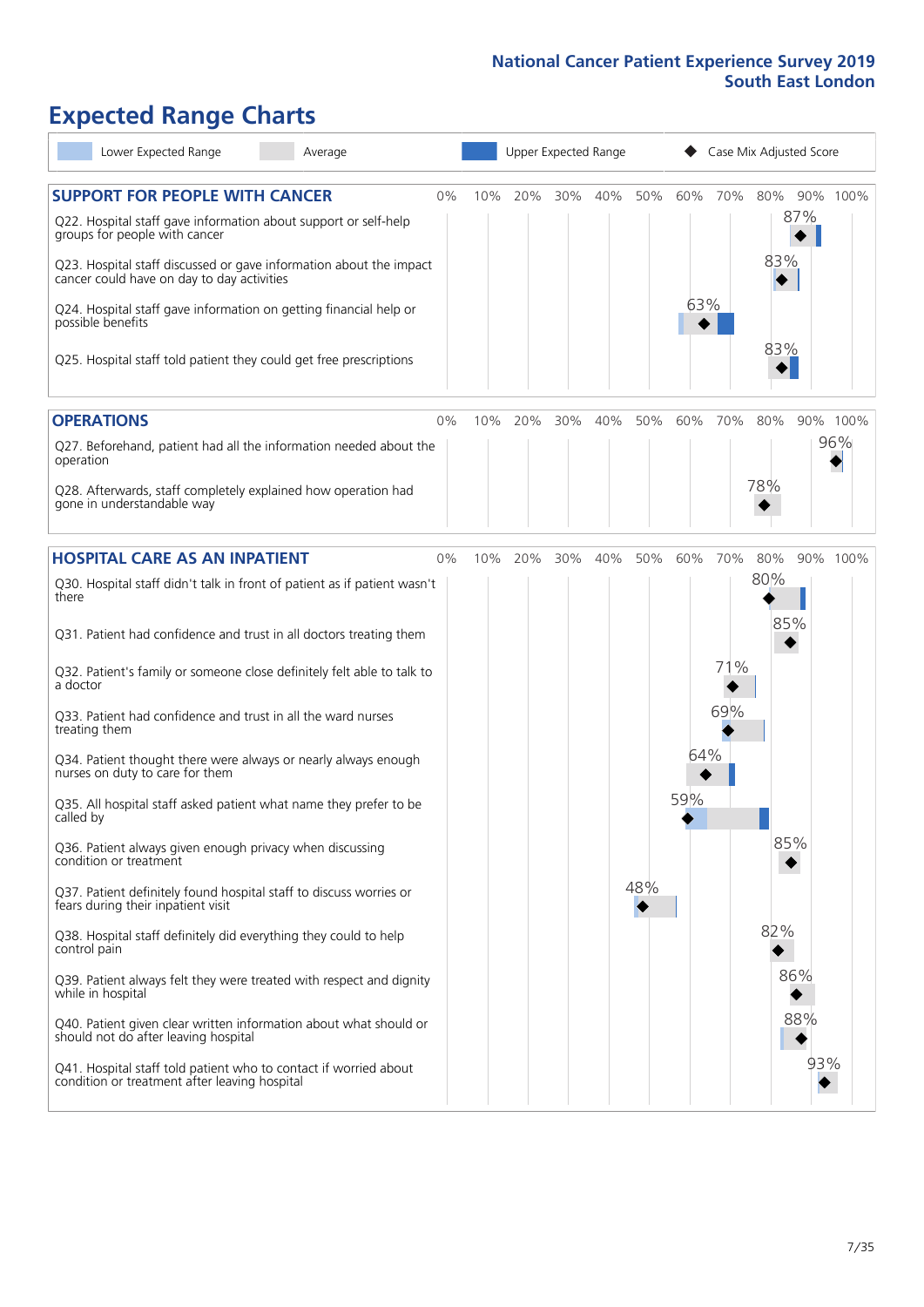# **Expected Range Charts**

|           | Lower Expected Range                                                                                                  | Average |    |     |         |     | Upper Expected Range |     |     | Case Mix Adjusted Score |     |     |          |
|-----------|-----------------------------------------------------------------------------------------------------------------------|---------|----|-----|---------|-----|----------------------|-----|-----|-------------------------|-----|-----|----------|
|           | <b>HOSPITAL CARE AS A DAY PATIENT / OUTPATIENT 0%</b>                                                                 |         |    | 10% | 20%     | 30% | 40%                  | 50% | 60% | 70%                     | 80% |     | 90% 100% |
|           | Q43. Patient definitely found hospital staff to discuss worries or<br>fears during their outpatient or day case visit |         |    |     |         |     |                      |     |     | 67%                     |     |     |          |
|           | Q44. Cancer doctor had the right documents at patient's last<br>outpatient appointment                                |         |    |     |         |     |                      |     |     |                         |     |     | 97%      |
|           | Q46. Beforehand patient completely had all information needed<br>about radiotherapy treatment                         |         |    |     |         |     |                      |     |     |                         |     | 86% |          |
|           | Q47. Patient completely given understandable information about<br>whether radiotherapy was working                    |         |    |     |         |     |                      |     | 62% |                         |     |     |          |
|           | Q49. Beforehand patient completely had all information needed<br>about chemotherapy treatment                         |         |    |     |         |     |                      |     |     |                         | 84% |     |          |
|           | Q50. Patient given enough information about whether<br>chemotherapy was working in a completely understandable way    |         |    |     |         |     |                      |     |     | 68%                     |     |     |          |
|           | <b>HOME CARE AND SUPPORT</b>                                                                                          |         | 0% |     | 10% 20% | 30% | 40%                  | 50% |     | 60% 70%                 | 80% |     | 90% 100% |
|           | Q51. Hospital staff definitely gave family or someone close all the<br>information needed to help care at home        |         |    |     |         |     |                      |     | 57% |                         |     |     |          |
|           | Q52. Patient definitely given enough support from health or social<br>services during treatment                       |         |    |     |         |     |                      | 51% |     |                         |     |     |          |
|           | Q53. Patient definitely given enough support from health or social<br>services after treatment                        |         |    |     |         |     |                      | 45% |     |                         |     |     |          |
|           | <b>CARE FROM YOUR GENERAL PRACTICE</b>                                                                                |         | 0% | 10% | 20%     | 30% | 40%                  | 50% | 60% | 70%                     | 80% |     | 90% 100% |
| treatment | Q54. GP given enough information about patient's condition and                                                        |         |    |     |         |     |                      |     |     |                         |     | 95% |          |
|           | Q55. General practice staff definitely did everything they could to<br>support patient during treatment               |         |    |     |         |     |                      | 53% |     |                         |     |     |          |
|           | <b>YOUR OVERALL NHS CARE</b>                                                                                          |         | 0% | 10% | 20%     | 30% | 40%                  | 50% | 60% | 70%                     | 80% |     | 90% 100% |
|           | Q56. Different people treating and caring for patient always work<br>well together to give best possible care         |         |    |     |         |     |                      |     |     | 70%                     |     |     |          |
|           | Q57. Patient given a care plan                                                                                        |         |    |     |         |     | 36%                  |     |     |                         |     |     |          |
|           | Q58. Overall the administration of care was good or very good                                                         |         |    |     |         |     |                      |     |     |                         |     | 86% |          |
|           | Q59. Patient felt length of time for attending clinics and<br>appointments for cancer was about right                 |         |    |     |         |     |                      |     | 64% |                         |     |     |          |
|           | Q60. Someone discussed with patient whether they would like to<br>take part in cancer research                        |         |    |     |         |     | 39%                  |     |     |                         |     |     |          |
|           |                                                                                                                       |         | 0  |     | 2       | 3   | 4                    | 5   | 6   |                         | 8   | 9   | 10       |
| good      | Q61. Patient's average rating of care scored from very poor to very                                                   |         |    |     |         |     |                      |     |     |                         |     | 8.8 |          |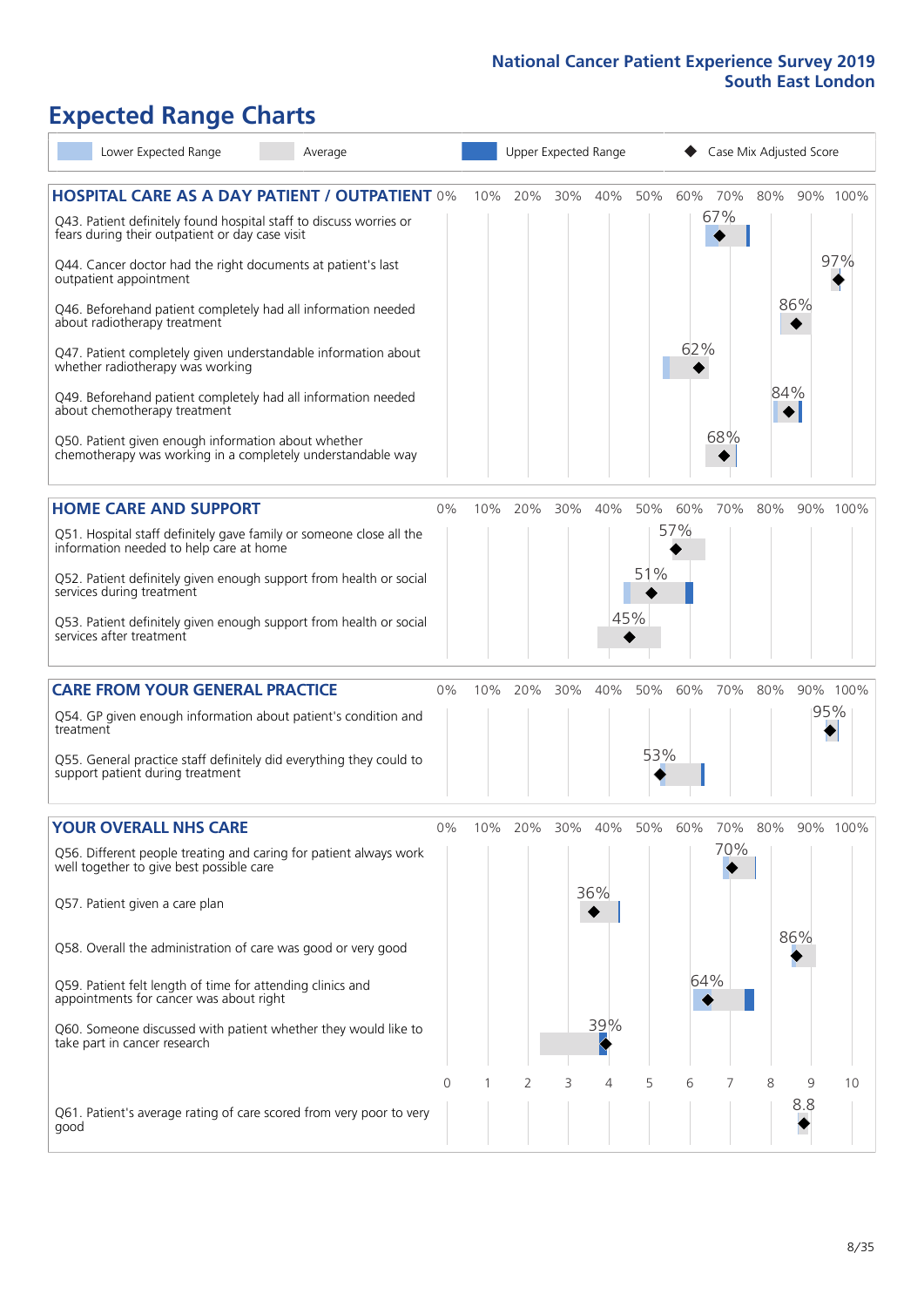## **Comparability Tables**

\* Indicates where a score has been suppressed because there are less than 21 responses.

\*\* No score available for 2018.

or  $\blacktriangledown$  $\blacktriangle$ 

Change 2018-2019: Indicates where 2019 score is significantly higher or lower than 2018 score Change Overall: Indicates significant change overall (2016, 2017, 2018 and 2019).

Adjusted Score below Lower Expected Range Adjusted Score between Upper and Lower Expected Ranges Adjusted Score above Upper

Expected Range

Unadjusted Scores **Case Mix Adjusted Scores** 2018 n 2018 **Score** 2019 n 2019 **Score** Change 2018- 2019 Change Overall 2019 **Score** Lower Expected Range Upper Expected Range National Score **SEEING YOUR GP** Q1. Saw GP once or twice before being told they needed to go to hospital <sup>1227</sup> **77%** <sup>999</sup> **78% 78%** 76% 81% **79%** Q2. Patient thought they were seen as soon as necessary 1770 **81%** 1404 **83% 84%** 82% 86% **84%**

| <b>DIAGNOSTIC TESTS</b>                                                   |       |     |     |     |  |     |     |     |     |
|---------------------------------------------------------------------------|-------|-----|-----|-----|--|-----|-----|-----|-----|
| O5. Received all the information needed about the test                    | $***$ | **  | 226 | 95% |  | 95% | 94% | 96% | 95% |
| Q6. The length of time waiting for the test to be done was<br>about right | 1537  | 88% | 251 | 89% |  | 90% | 86% | 90% | 88% |
| Q7. Test results explained in completely understandable way               | 1552  | 75% | 254 | 77% |  | 78% | 77% | 82% | 80% |

| <b>FINDING OUT WHAT WAS WRONG WITH YOU</b>                                                      |      |     |      |     |     |     |     |     |
|-------------------------------------------------------------------------------------------------|------|-----|------|-----|-----|-----|-----|-----|
| Q10. Patient told they could bring a family member or friend<br>when first told they had cancer | 1620 | 76% | 1298 | 74% | 74% | 73% | 81% | 77% |
| Q11. Patient felt they were told sensitively that they had cancer                               | 1769 | 82% | 1425 | 85% | 84% | 84% | 88% | 86% |
| Q12. Patient completely understood the explanation of what<br>was wrong                         | 1784 | 71% | 1426 | 74% | 74% | 71% | 76% | 73% |
| Q13. Patient given easy to understand written information<br>about the type of cancer they had  | 1561 | 71% | 1266 | 73% | 73% | 72% | 77% | 74% |

| <b>DECIDING THE BEST TREATMENT FOR YOU</b>                                                              |      |     |      |     |     |     |     |     |
|---------------------------------------------------------------------------------------------------------|------|-----|------|-----|-----|-----|-----|-----|
| Q14. Patient felt that treatment options were completely<br>explained                                   | 581  | 80% | 1289 | 81% | 81% | 81% | 85% | 83% |
| Q15. Patient felt possible side effects were definitely explained<br>in an understandable way           | 1733 | 71% | 1381 | 74% | 73% | 70% | 75% | 73% |
| Q16. Patient definitely given practical advice and support in<br>dealing with side effects of treatment | 1713 | 66% | 1365 | 68% | 67% | 64% | 71% | 67% |
| Q17. Patient definitely told about side effects that could affect<br>them in the future                 | 1640 | 55% | 1322 | 58% | 57% | 54% | 60% | 57% |
| Q18. Patient definitely involved as much as they wanted in<br>decisions about care and treatment        | $**$ | **  | 1400 | 79% | 80% | 78% | 84% | 81% |

| <b>CLINICAL NURSE SPECIALIST (CNS)</b>                                                              |      |     |      |     |     |     |     |     |
|-----------------------------------------------------------------------------------------------------|------|-----|------|-----|-----|-----|-----|-----|
| $ Q19$ . Patient given the name of a CNS who would support them $ 1721 $<br>through their treatment |      | 93% | 1364 | 92% | 91% | 90% | 94% | 92% |
| Q20. Patient found it very or quite easy to contact their CNS                                       | 1462 | 78% | 1125 | 82% | 83% | 81% | 89% | 85% |
| Q21. Patient got understandable answers to important<br>questions all or most of the time           | 394  | 83% | 1084 | 86% | 87% | 85% | 90% | 87% |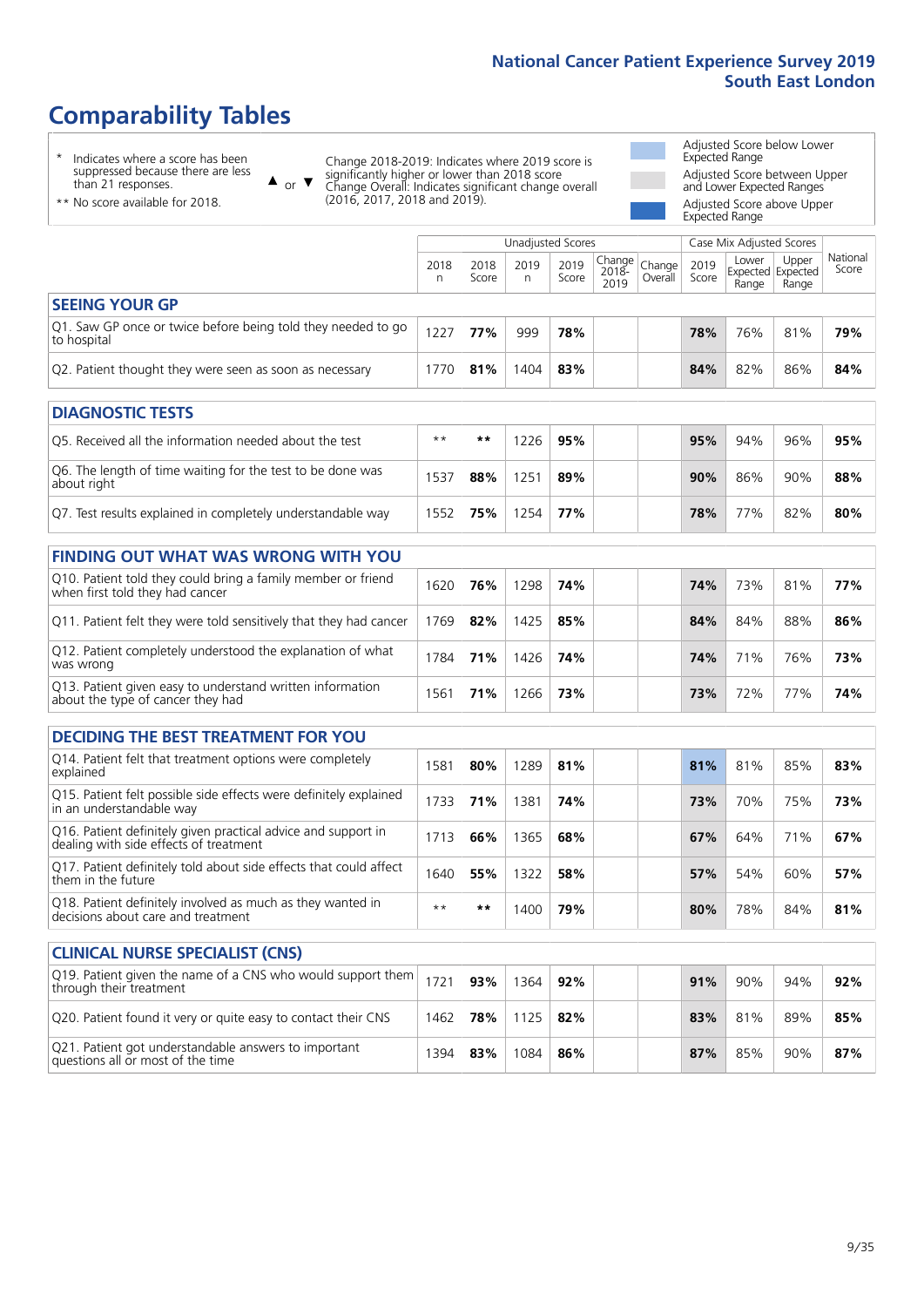## **Comparability Tables**

\* Indicates where a score has been suppressed because there are less than 21 responses.

\*\* No score available for 2018.

 $\triangle$  or  $\nabla$ 

Change 2018-2019: Indicates where 2019 score is significantly higher or lower than 2018 score Change Overall: Indicates significant change overall (2016, 2017, 2018 and 2019).

Adjusted Score below Lower Expected Range Adjusted Score between Upper and Lower Expected Ranges Adjusted Score above Upper Expected Range

|                                                                                                                   |           |               | <b>Unadjusted Scores</b> |               |                         |                   |               | Case Mix Adjusted Scores |                                     |                   |
|-------------------------------------------------------------------------------------------------------------------|-----------|---------------|--------------------------|---------------|-------------------------|-------------------|---------------|--------------------------|-------------------------------------|-------------------|
|                                                                                                                   | 2018<br>n | 2018<br>Score | 2019<br>n.               | 2019<br>Score | Change<br>2018-<br>2019 | Change<br>Overall | 2019<br>Score | Lower<br>Range           | Upper<br>Expected Expected<br>Range | National<br>Score |
| <b>SUPPORT FOR PEOPLE WITH CANCER</b>                                                                             |           |               |                          |               |                         |                   |               |                          |                                     |                   |
| Q22. Hospital staff gave information about support or self-help<br>groups for people with cancer                  | 1392      | 85%           | 1129                     | 88%           |                         |                   | 87%           | 85%                      | 91%                                 | 88%               |
| Q23. Hospital staff discussed or gave information about the<br>impact cancer could have on day to day activities  | 1262      | 81%           | 1026                     | 83%           |                         |                   | 83%           | 81%                      | 87%                                 | 84%               |
| Q24. Hospital staff gave information on getting financial help or<br>possible benefits                            | 982       | 59%           | 792                      | 65%           |                         | ▲                 | 63%           | 58%                      | 67%                                 | 63%               |
| Q25. Hospital staff told patient they could get free prescriptions                                                | 979       | 81%           | 763                      | 82%           |                         |                   | 83%           | 79%                      | 85%                                 | 82%               |
| <b>OPERATIONS</b>                                                                                                 |           |               |                          |               |                         |                   |               |                          |                                     |                   |
| Q27. Beforehand, patient had all the information needed about<br>the operation                                    | 874       | 96%           | 720                      | 96%           |                         |                   | 96%           | 95%                      | 98%                                 | 96%               |
| Q28. Afterwards, staff completely explained how operation had<br>gone in understandable way                       | 871       | 77%           | 711                      | 78%           |                         |                   | 78%           | 76%                      | 83%                                 | 79%               |
| <b>HOSPITAL CARE AS AN INPATIENT</b>                                                                              |           |               |                          |               |                         |                   |               |                          |                                     |                   |
| Q30. Hospital staff didn't talk in front of patient as if patient<br>wasn't there                                 | $* *$     | $***$         | 661                      | 79%           |                         |                   | 80%           | 80%                      | 87%                                 | 84%               |
| Q31. Patient had confidence and trust in all doctors treating<br>them                                             | $***$     | $***$         | 671                      | 84%           |                         |                   | 85%           | 81%                      | 87%                                 | 84%               |
| Q32. Patient's family or someone close definitely felt able to talk<br>to a doctor                                | $* *$     | $***$         | 558                      | 70%           |                         |                   | 71%           | 68%                      | 76%                                 | 72%               |
| O33. Patient had confidence and trust in all the ward nurses<br>treating them                                     | $***$     | $***$         | 671                      | 69%           |                         |                   | 69%           | 70%                      | 78%                                 | 74%               |
| Q34. Patient thought there were always or nearly always<br>enough nurses on duty to care for them                 | $* *$     | $***$         | 667                      | 63%           |                         |                   | 64%           | 59%                      | 70%                                 | 64%               |
| Q35. All hospital staff asked patient what name they prefer to<br>be called by                                    | $* *$     | $***$         | 660                      | 58%           |                         |                   | 59%           | 64%                      | 77%                                 | 71%               |
| Q36. Patient always given enough privacy when discussing<br>condition or treatment                                | $* *$     | $***$         | 665                      | 85%           |                         |                   | 85%           | 82%                      | 87%                                 | 85%               |
| Q37. Patient definitely found hospital staff to discuss worries or<br>fears during their inpatient visit          | $* *$     | $***$         | 504                      | 49%           |                         |                   | 48%           | 47%                      | 56%                                 | 52%               |
| Q38. Hospital staff definitely did everything they could to help<br>control pain                                  | $* *$     | $***$         | 608                      | 81%           |                         |                   | 82%           | 80%                      | 86%                                 | 83%               |
| Q39. Patient always felt they were treated with respect and<br>dignity while in hospital                          | $* *$     | $***$         | 671                      | 86%           |                         |                   | 86%           | 85%                      | 91%                                 | 88%               |
| Q40. Patient given clear written information about what should<br>or should not do after leaving hospital         | $**$      | $***$         | 618                      | 88%           |                         |                   | 88%           | 83%                      | 89%                                 | 86%               |
| Q41. Hospital staff told patient who to contact if worried about<br>condition or treatment after leaving hospital | $* *$     | $***$         | 648                      | 93%           |                         |                   | 93%           | 92%                      | 97%                                 | 94%               |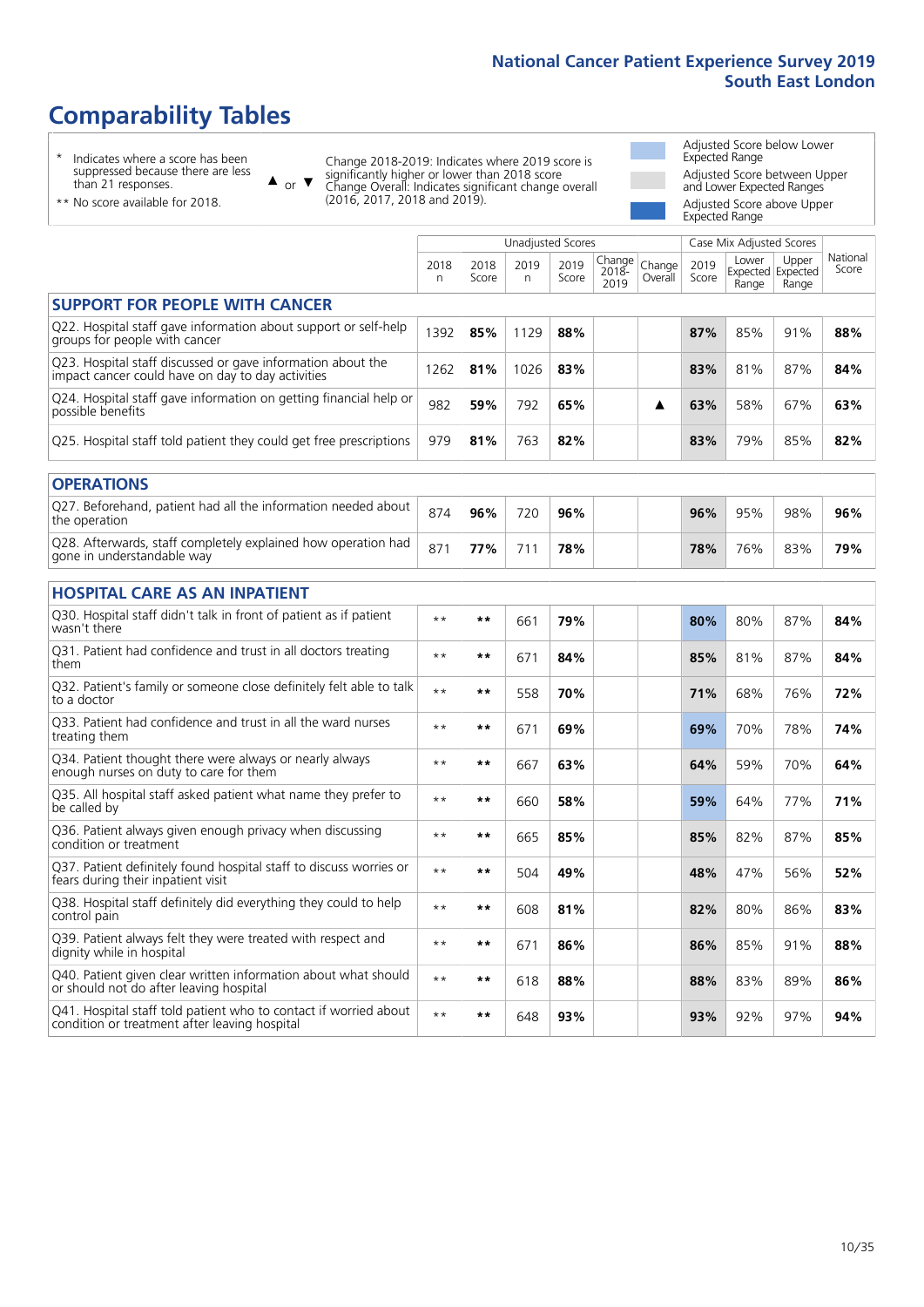Unadjusted Scores **Case Mix Adjusted Scores** 

### **Comparability Tables**

\* Indicates where a score has been suppressed because there are less than 21 responses.

 $\triangle$  or  $\nabla$ 

Change 2018-2019: Indicates where 2019 score is significantly higher or lower than 2018 score Change Overall: Indicates significant change overall (2016, 2017, 2018 and 2019).

Adjusted Score below Lower Expected Range Adjusted Score between Upper and Lower Expected Ranges Adjusted Score above Upper Expected Range

|                                                                                                                       | 2018<br>n | 2018<br>Score | 2019<br>n. | 2019<br>Score | Change<br>2018-<br>2019 | Change<br>Overall | 2019<br>Score | Lower<br>Range | Upper<br>Expected Expected<br>Range | National<br>Score |
|-----------------------------------------------------------------------------------------------------------------------|-----------|---------------|------------|---------------|-------------------------|-------------------|---------------|----------------|-------------------------------------|-------------------|
| <b>HOSPITAL CARE AS A DAY PATIENT / OUTPATIENT</b>                                                                    |           |               |            |               |                         |                   |               |                |                                     |                   |
| Q43. Patient definitely found hospital staff to discuss worries or<br>fears during their outpatient or day case visit | 1358      | 65%           | 1057       | 66%           |                         |                   | 67%           | 67%            | 74%                                 | 71%               |
| Q44. Cancer doctor had the right documents at patient's last<br>outpatient appointment                                | 1598      | 95%           | 1239       | 97%           |                         |                   | 97%           | 95%            | 97%                                 | 96%               |
| Q46. Beforehand patient completely had all information needed<br>about radiotherapy treatment                         | 554       | 85%           | 419        | 86%           |                         |                   | 86%           | 83%            | 90%                                 | 86%               |
| Q47. Patient completely given understandable information<br>about whether radiotherapy was working                    | 484       | 63%           | 380        | 62%           |                         |                   | 62%           | 55%            | 65%                                 | 60%               |
| Q49. Beforehand patient completely had all information needed<br>about chemotherapy treatment                         | 985       | 84%           | 780        | 84%           |                         |                   | 84%           | 82%            | 87%                                 | 84%               |
| Q50. Patient given enough information about whether<br>chemotherapy was working in a completely understandable way    | 917       | 67%           | 731        | 68%           |                         |                   | 68%           | 64%            | 71%                                 | 68%               |
| <b>HOME CARE AND SUPPORT</b>                                                                                          |           |               |            |               |                         |                   |               |                |                                     |                   |
| Q51. Hospital staff definitely gave family or someone close all<br>the information needed to help care at home        | 1422      | 57%           | 1114       | 56%           |                         |                   | 57%           | 56%            | 64%                                 | 60%               |
| Q52. Patient definitely given enough support from health or<br>social services during treatment                       | 967       | 49%           | 755        | 50%           |                         |                   | 51%           | 45%            | 59%                                 | 52%               |
| Q53. Patient definitely given enough support from health or<br>social services after treatment                        | 589       | 43%           | 487        | 44%           |                         |                   | 45%           | 37%            | 53%                                 | 45%               |
| <b>CARE FROM YOUR GENERAL PRACTICE</b>                                                                                |           |               |            |               |                         |                   |               |                |                                     |                   |
| Q54. GP given enough information about patient's condition<br>and treatment                                           | 1517      | 94%           | 1194       | 94%           |                         |                   | 95%           | 94%            | 96%                                 | 95%               |
| Q55. General practice staff definitely did everything they could<br>to support patient during treatment               | 1174      | 52%           | 928        | 53%           |                         |                   | 53%           | 54%            | 63%                                 | 58%               |
| <b>YOUR OVERALL NHS CARE</b>                                                                                          |           |               |            |               |                         |                   |               |                |                                     |                   |
| Q56. Different people treating and caring for patient always<br>work well together to give best possible care         | $* *$     | $***$         | 1361       | 70%           |                         |                   | 70%           | 70%            | 76%                                 | 73%               |
| Q57. Patient given a care plan                                                                                        | 1376      | 34%           | 1061       | 38%           |                         | ▲                 | 36%           | 33%            | 42%                                 | 38%               |
| Q58. Overall the administration of care was good or very good                                                         | 1778      | 87%           | 1405       | 87%           |                         |                   | 86%           | 86%            | 91%                                 | 89%               |
| Q59. Patient felt length of time for attending clinics and<br>appointments for cancer was about right                 | 1766      | 62%           | 1393       | 65%           |                         |                   | 64%           | 65%            | 73%                                 | 69%               |
| Q60. Someone discussed with patient whether they would like<br>to take part in cancer research                        | 1678      | 44%           | 1314       | 40%           |                         |                   | 39%           | 23%            | 38%                                 | 30%               |
| Q61. Patient's average rating of care scored from very poor to<br>very good                                           | 1750      | 8.7           | 1381       | 8.8           |                         |                   | 8.8           | 8.7            | 8.9                                 | 8.8               |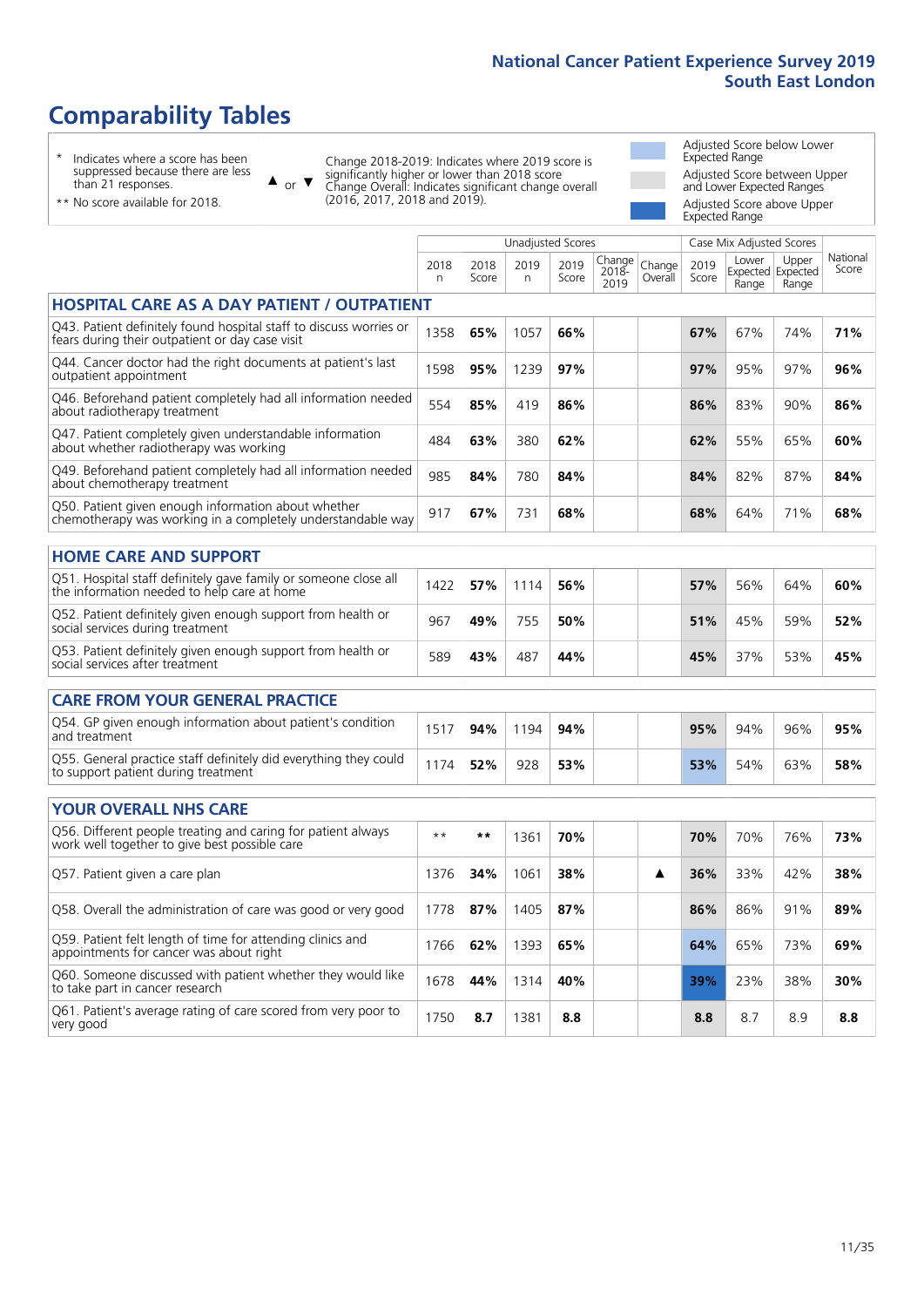### **Tumour Type Tables**

- \* Indicates where a score has been suppressed because there are less than 21 responses.
- n.a. Indicates that there were no respondents for that tumour group.

| <b>SEEING YOUR GP</b>                                      |                 |              |               |            |                   |                |                             |      | Tumour Group |         |      |                 |                                                     |       |                |
|------------------------------------------------------------|-----------------|--------------|---------------|------------|-------------------|----------------|-----------------------------|------|--------------|---------|------|-----------------|-----------------------------------------------------|-------|----------------|
|                                                            |                 | Brain<br>CNS | <b>Breast</b> | Colorectal | ত<br>Gynaecologic | Haematological | Head and<br>Neck            | Lung | Prostate     | Sarcoma | Skin | Upper<br>Gastro | $\sigma$<br>Jrologica                               | Other | All<br>Cancers |
| Q1. Saw GP once or twice before being told they            | <b>Alliance</b> |              |               | 91% 70%    |                   |                | 76% 57% 78% 77% 84%         |      |              |         |      |                 | 92% 65% 85% 62% 78%                                 |       |                |
| needed to go to hospital                                   | National        | 59%          |               |            |                   |                |                             |      |              |         |      |                 | 94% 75% 77% 67% 79% 71% 82% 71% 90% 74% 83% 74% 79% |       |                |
| Q2. Patient thought they were seen as soon as<br>necessary | <b>Alliance</b> |              |               |            |                   |                | 86% 81% 77% 83% 73% 88% 88% |      |              |         |      |                 | 84% 74% 89% 75% 83%                                 |       |                |
|                                                            | National        | 79%          |               |            |                   |                |                             |      |              |         |      |                 | 89% 83% 81% 82% 81% 84% 86% 69% 85% 79% 85% 79%     |       | 84%            |

#### **DIAGNOSTIC TESTS** Tumour Group

|                                                           |                                                                  | Brain   | <b>Breast</b> | Colorectal<br>LGT | ᄛ<br>Gynaecologic | $\sigma$<br>aematologic<br>Ĩ | Head and<br>Neck | Lung | Prostate | Sarcoma | Skin | Upper<br>Gastro | σ<br>Irologica | Other               | All<br>Cancers |
|-----------------------------------------------------------|------------------------------------------------------------------|---------|---------------|-------------------|-------------------|------------------------------|------------------|------|----------|---------|------|-----------------|----------------|---------------------|----------------|
| Q5. Received all the information needed about<br>the test | Alliance                                                         |         |               | 95% 93%           | 90%               |                              | 94% 94% 96% 97%  |      |          |         |      | 97% 97%         |                | 97% 96% 95%         |                |
|                                                           | National 93% 95% 95% 93% 95% 93% 95% 95% 93% 96% 95% 95% 95% 95% |         |               |                   |                   |                              |                  |      |          |         |      |                 |                |                     | 95%            |
| Q6. The length of time waiting for the test to be         | <b>Alliance</b>                                                  |         |               | $91\%$ 88%        |                   | 75% 89% 89% 89% 92%          |                  |      |          | $\star$ |      |                 |                | 95% 92% 96% 84% 89% |                |
| done was about right                                      | National 84% 91% 88% 86% 89% 88% 87% 87% 81% 87% 84% 87% 86% 88% |         |               |                   |                   |                              |                  |      |          |         |      |                 |                |                     |                |
| Q7. Test results explained in completely                  | <b>Alliance</b>                                                  | $\star$ | 77%           | 78%               |                   | 69% 79% 78% 77% 73%          |                  |      |          | $\star$ |      |                 |                | 77% 75% 86% 76% 77% |                |
| understandable way                                        | National 71% 83% 82% 77% 77% 79% 80% 80% 78% 84% 75% 80% 76% 80% |         |               |                   |                   |                              |                  |      |          |         |      |                 |                |                     |                |

| <b>FINDING OUT WHAT WAS WRONG WITH YOU</b>        |                 |         |                                 |                        |                |                   |                  |                 | <b>Tumour Group</b> |         |            |                 |                 |                 |                |
|---------------------------------------------------|-----------------|---------|---------------------------------|------------------------|----------------|-------------------|------------------|-----------------|---------------------|---------|------------|-----------------|-----------------|-----------------|----------------|
|                                                   |                 | Brain   | <b>Breast</b>                   | olorectal.<br>LGT<br>Û | Gynaecological | aematologica<br>Ĩ | Head and<br>Neck | Lung            | Prostate            | Sarcoma | Skin       | Upper<br>Gastro | Urological      | Other           | All<br>Cancers |
| Q10. Patient told they could bring a family       | <b>Alliance</b> | $\star$ | 76%                             | 79%                    | 67%            | 71%               | 78%              | 68%             | 76%                 | $\ast$  | <b>71%</b> | 171%            | 75%             | 66%             | 74%            |
| member or friend when first told they had cancer  | National        | 85%     | 82% 82%                         |                        | 71%            | 71%               | 71%              | 77% 79%         |                     | 73%     | 69%        | 76%             | 73%             | 75%             | 77%            |
| Q11. Patient felt they were told sensitively that | Alliance        | $\star$ |                                 |                        | 87% 86% 81%    |                   |                  | 83% 88% 87% 84% |                     | $\star$ |            | 89% 82%         | 86%             | 75% 85%         |                |
| they had cancer                                   | National        | 79%     | 89% 87% 82% 84% 87% 83% 86% 84% |                        |                |                   |                  |                 |                     |         |            |                 |                 | 89% 81% 84% 83% | 86%            |
| Q12. Patient completely understood the            | Alliance        | $\star$ | 74%                             | 79%                    |                |                   |                  | 64% 64% 81% 72% | 79%                 | $\ast$  | 71%        | 69%             | 82%             | 72%             | 174%           |
| explanation of what was wrong                     | National        | 66%     | 77%                             | 79%                    | 73%            |                   |                  | 60% 78% 76% 79% |                     | 67%     |            |                 | 80% 70% 77%     |                 | 70% 73%        |
| Q13. Patient given easy to understand written     | <b>Alliance</b> | $\star$ | 76%                             | 75%                    | 66%            | 79%               |                  | 64% 61% 78%     |                     | $\star$ | 79%        | 67%             | 171%            | 66%             | 73%            |
| information about the type of cancer they had     | National        | $66\%$  | 78%                             | 73%                    | 71%            |                   |                  | 76% 69% 67% 83% |                     |         |            |                 | 67% 84% 67% 74% | 65%             | 74%            |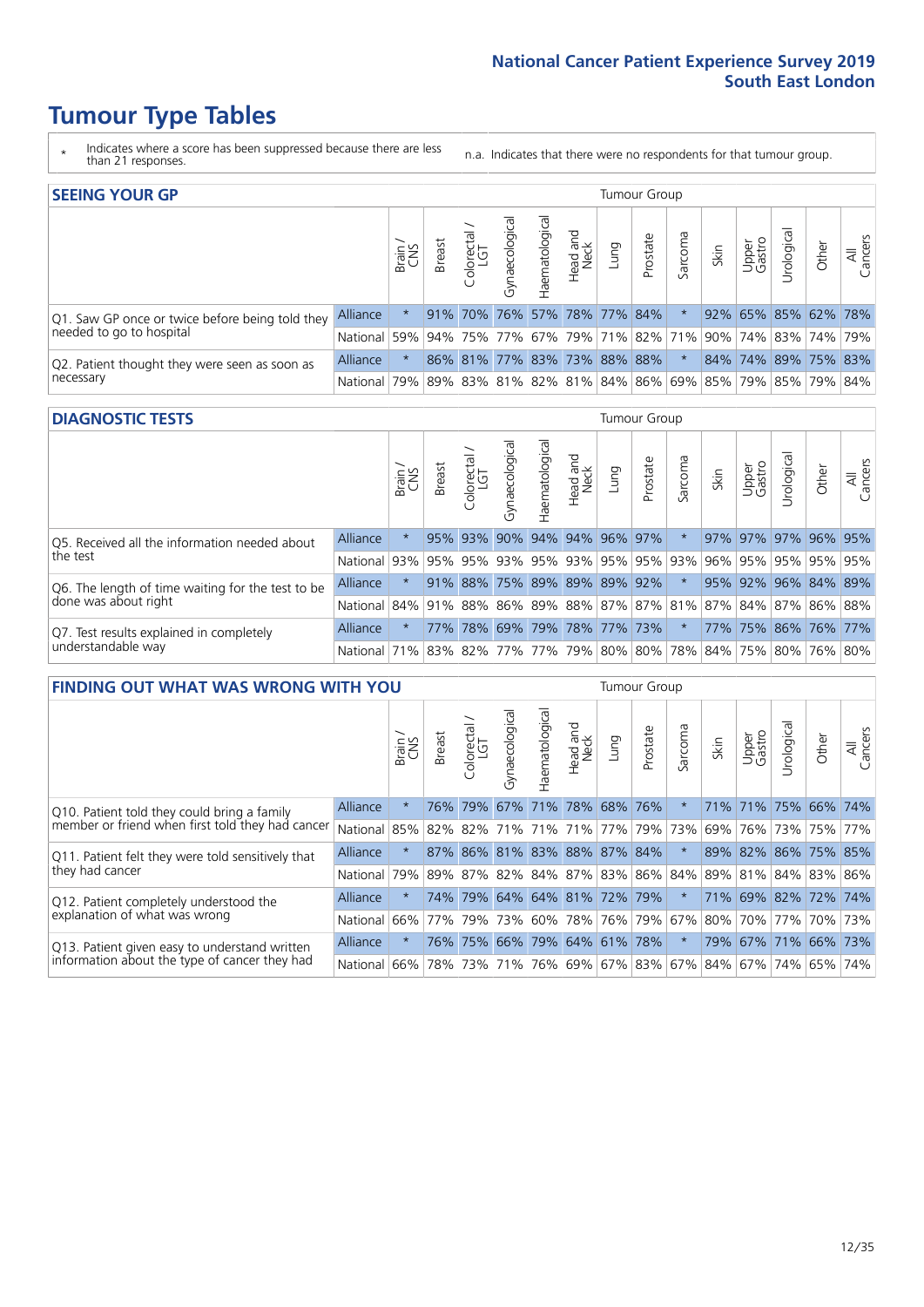### **Tumour Type Tables**

- \* Indicates where a score has been suppressed because there are less than 21 responses.
- n.a. Indicates that there were no respondents for that tumour group.

| <b>DECIDING THE BEST TREATMENT FOR YOU</b>         |                 |         |               |                             |                             |                       |                         |         | <b>Tumour Group</b> |         |                                         |                 |                 |             |                |
|----------------------------------------------------|-----------------|---------|---------------|-----------------------------|-----------------------------|-----------------------|-------------------------|---------|---------------------|---------|-----------------------------------------|-----------------|-----------------|-------------|----------------|
|                                                    |                 | Brain   | <b>Breast</b> | olorectal.<br>LGT<br>$\cup$ | Gynaecological              | <b>Haematological</b> | ead and<br>Neck<br>Head | Lung    | Prostate            | Sarcoma | Skin                                    | Upper<br>Gastro | Jrological      | Other       | All<br>Cancers |
| Q14. Patient felt that treatment options were      | Alliance        | $\star$ | 80%           | 83%                         | 71%                         | 79%                   |                         | 85% 85% | 79%                 | $\star$ | 88%                                     | 77%             |                 | 86% 89%     | 81%            |
| completely explained                               | National        | 85%     | 85%           | 85%                         | 85% 82% 87%                 |                       |                         |         | 84% 83%             | 83%     | 89%                                     | 81%             |                 | 83% 79% 83% |                |
| Q15. Patient felt possible side effects were       | <b>Alliance</b> | $\star$ | 74%           | 78%                         | 61%                         |                       | 70% 73%                 | 80% 73% |                     |         | 77%                                     | 72%             | 78%             | 79%         | 74%            |
| definitely explained in an understandable way      | National        | 69%     | 74%           | 76%                         | 75%                         |                       | 69% 73%                 |         | 74% 73%             | 73%     | 77%                                     | 72%             | 71%             | 70% 73%     |                |
| Q16. Patient definitely given practical advice and | <b>Alliance</b> | $\star$ |               | 68% 67%                     |                             | 56% 68% 76% 80% 67%   |                         |         |                     |         | 73%                                     |                 | 66% 67% 69% 68% |             |                |
| support in dealing with side effects of treatment  | National        | 63%     | 70%           | 70%                         | 69%                         |                       | 65% 70%                 |         | 69% 65%             | 66%     | 71%                                     |                 | 66% 63% 64% 67% |             |                |
| Q17. Patient definitely told about side effects    | Alliance        | $\star$ | 56%           | 60%                         |                             | 51% 53% 65% 60% 61%   |                         |         |                     | 大       | 72%                                     |                 | $50\%$ 65% 64%  |             | 58%            |
| that could affect them in the future               | National        | 62%     | 57%           | 59%                         |                             | 56% 51% 64%           |                         |         | 56% 66%             | 54%     | 66%                                     |                 | 53% 56% 52%     |             | 57%            |
| Q18. Patient definitely involved as much as they   | <b>Alliance</b> | $\star$ |               |                             | 78% 82% 72% 77% 76% 82% 80% |                       |                         |         |                     | $\star$ | 83%                                     | 74% 82% 82% 79% |                 |             |                |
| wanted in decisions about care and treatment       | National        | 79%     |               |                             |                             |                       |                         |         |                     |         | 81% 83% 81% 80% 81% 81% 84% 81% 87% 79% |                 |                 | 79% 78% 81% |                |

#### **CLINICAL NURSE SPECIALIST (CNS)** Tumour Group

|                                             |          | Brain   | <b>Breast</b>                                       | Colorectal<br>LGT | $\sigma$<br>Gynaecologic | $\overline{\sigma}$<br>Ü<br>aematologi | Head and<br>Neck            | Lung | Prostate | Sarcoma | Skin | Upper<br>Gastro | $\sigma$<br>rologica | Other                               | All<br>Cancers |
|---------------------------------------------|----------|---------|-----------------------------------------------------|-------------------|--------------------------|----------------------------------------|-----------------------------|------|----------|---------|------|-----------------|----------------------|-------------------------------------|----------------|
| Q19. Patient given the name of a CNS who    | Alliance | $\star$ | 95%                                                 | 94%               | 86%                      |                                        | 95% 92% 91% 86%             |      |          |         |      | 98% 95%         |                      | 82% 91%                             | 92%            |
| would support them through their treatment  | National |         | 95% 95% 92% 95% 92% 91% 94% 91% 91% 91% 93% 85% 89% |                   |                          |                                        |                             |      |          |         |      |                 |                      |                                     | 92%            |
| Q20. Patient found it very or quite easy to | Alliance | $\star$ |                                                     |                   |                          |                                        | 81% 86% 83% 85% 87% 78% 76% |      |          | $\star$ |      |                 |                      | 89% 81% 86% 78% 82%                 |                |
| contact their CNS                           | National |         | 86% 84% 88% 85% 87% 86% 86% 80% 86% 90% 85% 83% 83% |                   |                          |                                        |                             |      |          |         |      |                 |                      |                                     | 85%            |
| Q21. Patient got understandable answers to  | Alliance | $\star$ |                                                     | 87% 89%           | 90%                      |                                        | 88% 97% 79% 84%             |      |          | $\star$ |      |                 |                      | 94% 81% 85% 85% 86%                 |                |
| important questions all or most of the time | National |         | 82%   87%   89%   86%                               |                   |                          |                                        |                             |      |          |         |      |                 |                      | 89% 88% 86% 87% 87% 93% 86% 87% 86% | 87%            |

| <b>SUPPORT FOR PEOPLE WITH CANCER</b>                                                               |                 |         |               |                             |                                     |                |                        |                     | Tumour Group |              |      |                 |                 |         |                |
|-----------------------------------------------------------------------------------------------------|-----------------|---------|---------------|-----------------------------|-------------------------------------|----------------|------------------------|---------------------|--------------|--------------|------|-----------------|-----------------|---------|----------------|
|                                                                                                     |                 | Brain   | <b>Breast</b> | olorectal.<br>LGT<br>$\cup$ | $\overline{\sigma}$<br>Gynaecologic | Haematological | ad and<br>Neck<br>Head | Lung                | Prostate     | arcoma<br>ιñ | Skin | Upper<br>Gastro | Jrologica       | Other   | All<br>Cancers |
| Q22. Hospital staff gave information about<br>support or self-help groups for people with<br>cancer | Alliance        | $\star$ | 89%           | 88%                         | 81%                                 | 85%            | 78%                    | 90%                 | 93%          | $\ast$       | 79%  | 92%             | 89%             | 78%     | 88%            |
|                                                                                                     | National        | 92%     | 92%           | 88%                         |                                     | 87% 86%        |                        | 88% 87% 91%         |              | 86%          | 90%  |                 | 88% 81%         | 83% 88% |                |
| Q23. Hospital staff discussed or gave information<br>about the impact cancer could have on day to   | <b>Alliance</b> | $\star$ |               | 88% 81%                     | 67%                                 | 79%            | 79%                    | 84%                 | 84%          | $\star$      | 71%  | 88%             | 86%             | 74% 83% |                |
| day activities                                                                                      | National        | 84%     | 86%           | 85%                         |                                     | 82% 84%        |                        | 84% 83% 88%         |              | 81%          | 86%  |                 | 83% 78%         | 79% 84% |                |
| Q24. Hospital staff gave information on getting                                                     | <b>Alliance</b> | $\star$ |               | 68% 75%                     |                                     |                |                        | 64% 59% 54% 77%     | 62%          | $\star$      |      |                 | 51% 59%         | 54% 65% |                |
| financial help or possible benefits                                                                 | National        | 78%     | 68%           | 61%                         |                                     | 66% 61% 67%    |                        | 72%                 | 55%          | 64%          | 60%  | 64%             | 47%             |         | 59% 63%        |
| Q25. Hospital staff told patient they could get                                                     | Alliance        | $\star$ | 81%           | 83%                         |                                     |                |                        | 75% 86% 84% 84%     | 84%          | $\star$      |      | 78%             | 173%            | 79%     | 82%            |
| free prescriptions                                                                                  | National        | 82%     | 81%           | 83%                         |                                     |                |                        | 79% 87% 84% 86% 80% |              | 78%          | 71%  |                 | 84% 73% 81% 82% |         |                |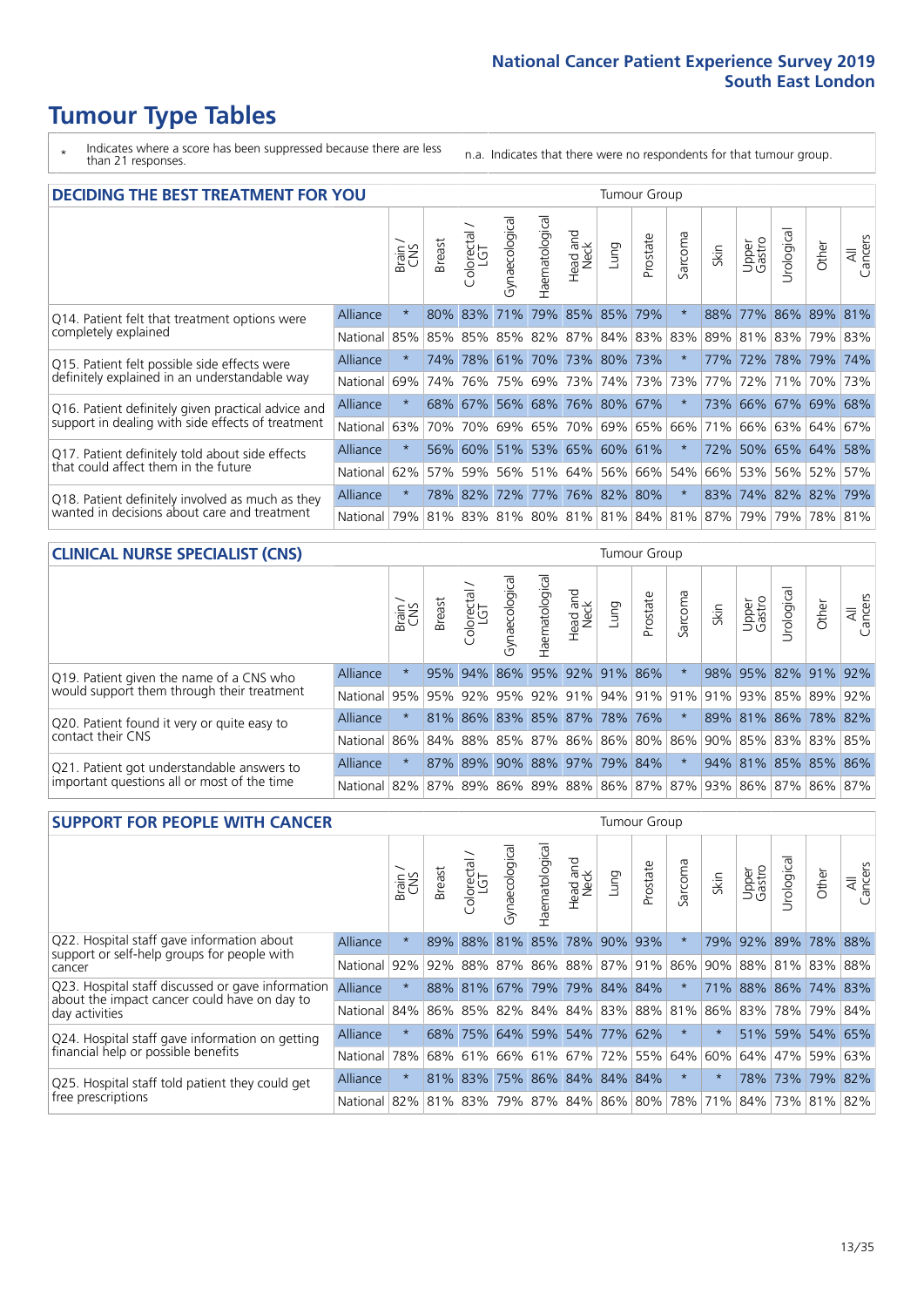### **Tumour Type Tables**

- \* Indicates where a score has been suppressed because there are less than 21 responses.
- n.a. Indicates that there were no respondents for that tumour group.

| <b>OPERATIONS</b>                                                                           |                                                  |         |               |                   |                |                |                     |             | Tumour Group                |         |      |                 |                      |             |                |
|---------------------------------------------------------------------------------------------|--------------------------------------------------|---------|---------------|-------------------|----------------|----------------|---------------------|-------------|-----------------------------|---------|------|-----------------|----------------------|-------------|----------------|
|                                                                                             |                                                  | Brain   | <b>Breast</b> | Colorectal<br>LGT | Gynaecological | Haematological | Head and<br>Neck    | <b>Gunn</b> | Prostate                    | Sarcoma | Skin | Upper<br>Gastro | $\sigma$<br>Urologic | Other       | All<br>Cancers |
| Q27. Beforehand, patient had all the information                                            | <b>Alliance</b>                                  |         |               | 96% 97%           | 94%            |                |                     |             | 100% 95% 100%               |         |      | 87% 100% 97%    |                      | $\star$     | 96%            |
| needed about the operation                                                                  | National 96% 97% 96% 96% 94% 96% 95% 97% 95% 96% |         |               |                   |                |                |                     |             |                             |         |      |                 |                      | 96% 95% 95% | 96%            |
| Q28. Afterwards, staff completely explained how<br>operation had gone in understandable way | <b>Alliance</b>                                  | $\star$ |               | 72% 83%           | 74%            | $\ast$         |                     |             | 86% 83% 78%                 |         | 69%  | 78% 90%         |                      | $\star$     | 78%            |
|                                                                                             | National 76%                                     |         |               |                   |                |                | 79% 83% 79% 78% 79% |             | 79%   78%   80%   82%   79% |         |      |                 |                      | 76%   77%   | 79%            |

#### **HOSPITAL CARE AS AN INPATIENT** Tumour Group

|                                                                                                  |              | Brain   | Breast | $\overline{\phantom{0}}$<br>Colorectal /<br>LGT | Gynaecological | Haematological              | Head and<br>Neck | Lung    | Prostate | Sarcoma | Skin    | Upper<br>Gastro | Urological                                          | Other       | All<br>Cancers |
|--------------------------------------------------------------------------------------------------|--------------|---------|--------|-------------------------------------------------|----------------|-----------------------------|------------------|---------|----------|---------|---------|-----------------|-----------------------------------------------------|-------------|----------------|
| Q30. Hospital staff didn't talk in front of patient                                              | Alliance     | $\star$ | 79%    | 77%                                             | 64%            | 83%                         |                  | 75% 76% | 93%      | $\star$ | $\star$ |                 | 76% 81% 81% 79%                                     |             |                |
| as if patient wasn't there                                                                       | National     | 81%     | 86%    | 81%                                             | 83%            | 84%                         | 83%              | 81%     | 88%      | 86%     | 86%     | 81%             | 83%                                                 | 82%         | 84%            |
| Q31. Patient had confidence and trust in all                                                     | Alliance     | $\star$ | 79%    | 86%                                             |                | 86% 82% 83% 89%             |                  |         | 85%      | $\star$ | $\star$ |                 | 82% 93% 78% 84%                                     |             |                |
| doctors treating them                                                                            | National     | 82%     |        |                                                 |                | 83% 85% 83% 82% 87% 83% 89% |                  |         |          | 86%     | 85%     |                 | 81% 85%                                             | 80% 84%     |                |
| Q32. Patient's family or someone close definitely                                                | Alliance     | $\star$ | 68%    | 72%                                             | 52%            | 73% 71% 68%                 |                  |         | 77%      | $\star$ | $\star$ |                 | 69% 76% 69% 70%                                     |             |                |
| felt able to talk to a doctor                                                                    | National     | 67%     | 72%    | 73%                                             | 72%            | 74%                         |                  | 75% 74% | 72%      | 71%     | 74%     |                 | 73% 71%                                             | 69%         | 72%            |
| Q33. Patient had confidence and trust in all the                                                 | Alliance     | $\star$ |        | 64% 69%                                         |                | 53% 75% 72% 75% 69%         |                  |         |          | $\star$ | $\star$ |                 | 74% 77% 49% 69%                                     |             |                |
| ward nurses treating them                                                                        | National     | 72%     | 73%    | 72%                                             |                | 71% 77%                     |                  | 75% 77% | 79%      | 74%     | 75%     |                 | 73% 77%                                             | 69%         | 74%            |
| Q34. Patient thought there were always or nearly                                                 | Alliance     | $\star$ | 63%    | 59%                                             | 72%            | 59%                         | 55%              | 78%     | 58%      | $\star$ | $\star$ | 68%             | 72%                                                 | 61%         | 63%            |
| always enough nurses on duty to care for them                                                    | National     | 68%     | 64%    | 62%                                             | 63%            | 63%                         |                  | 65% 68% | 72%      | 65%     | 70%     | 65%             | 66%                                                 | 60% 64%     |                |
| Q35. All hospital staff asked patient what name                                                  | Alliance     | $\star$ |        |                                                 |                | 48% 65% 51% 65% 52% 51% 50% |                  |         |          | $\star$ | $\star$ |                 | 74% 71% 44%                                         |             | 58%            |
| they prefer to be called by                                                                      | National     | 68%     | 62%    | 74%                                             | 65%            | 72%                         |                  | 71% 76% | 72%      | 74%     | 70%     | 78%             | 76%                                                 | 69% 71%     |                |
| Q36. Patient always given enough privacy when                                                    | Alliance     | $\star$ | 86%    | 82%                                             |                | 74% 83% 86% 76% 87%         |                  |         |          | $\ast$  | $\star$ | 85%             |                                                     | 97% 81% 85% |                |
| discussing condition or treatment                                                                | National     | 78%     | 84%    |                                                 |                | 85% 81% 86% 87% 84%         |                  |         | 88%      | 84%     | 84%     |                 | 84% 85% 82% 85%                                     |             |                |
| Q37. Patient definitely found hospital staff to                                                  | Alliance     | $\star$ | 41%    |                                                 |                | 58% 36% 55% 43%             |                  | 44%     | 54%      | $\star$ | $\star$ |                 | 46% 55% 52%                                         |             | 49%            |
| discuss worries or fears during their inpatient visit                                            | National     | 45%     |        |                                                 |                | 51% 55% 51% 56% 52% 49% 53% |                  |         |          | 54%     | 51%     |                 | 53% 49%                                             | 46% 52%     |                |
| Q38. Hospital staff definitely did everything they                                               | Alliance     | $\star$ |        |                                                 |                | 74% 84% 86% 86% 92% 79% 76% |                  |         |          | $\star$ | $\star$ |                 | 81% 85% 78% 81%                                     |             |                |
| could to help control pain                                                                       | National     | 85%     | 83%    | 84%                                             | 82%            | 82% 80% 84%                 |                  |         | 85%      | 83%     | 85%     | 82%             | 81%                                                 | 82% 83%     |                |
| Q39. Patient always felt they were treated with                                                  | Alliance     | $\star$ | 83%    |                                                 |                | 78% 84% 88% 96% 89% 89%     |                  |         |          | $\star$ | $\star$ |                 | 85% 96% 75% 86%                                     |             |                |
| respect and dignity while in hospital                                                            | National     | 85%     | 87%    |                                                 |                | 87% 85% 89% 87% 88% 91%     |                  |         |          | 89%     | 89%     | 88%             | 90%                                                 | 86% 88%     |                |
| Q40. Patient given clear written information<br>about what should or should not do after leaving | Alliance     | $\star$ | 92%    |                                                 |                | 90% 87% 81% 81% 85%         |                  |         | 92%      | $\star$ | $\star$ |                 | 84% 91% 77% 88%                                     |             |                |
| hospital                                                                                         | National     | 80%     | 89%    | 86%                                             | 86%            | 83% 87% 82%                 |                  |         | 91%      | 85%     | 90%     |                 | 82% 87%                                             | 83% 86%     |                |
| Q41. Hospital staff told patient who to contact<br>if worried about condition or treatment after | Alliance     | $\star$ | 94%    | 96%                                             |                | 90% 94% 92% 89% 93%         |                  |         |          | $\star$ | $\star$ |                 | 91% 93% 89% 93%                                     |             |                |
| leaving hospital                                                                                 | National 94% |         |        |                                                 |                |                             |                  |         |          |         |         |                 | 95% 95% 93% 96% 93% 92% 96% 94% 95% 92% 92% 93% 94% |             |                |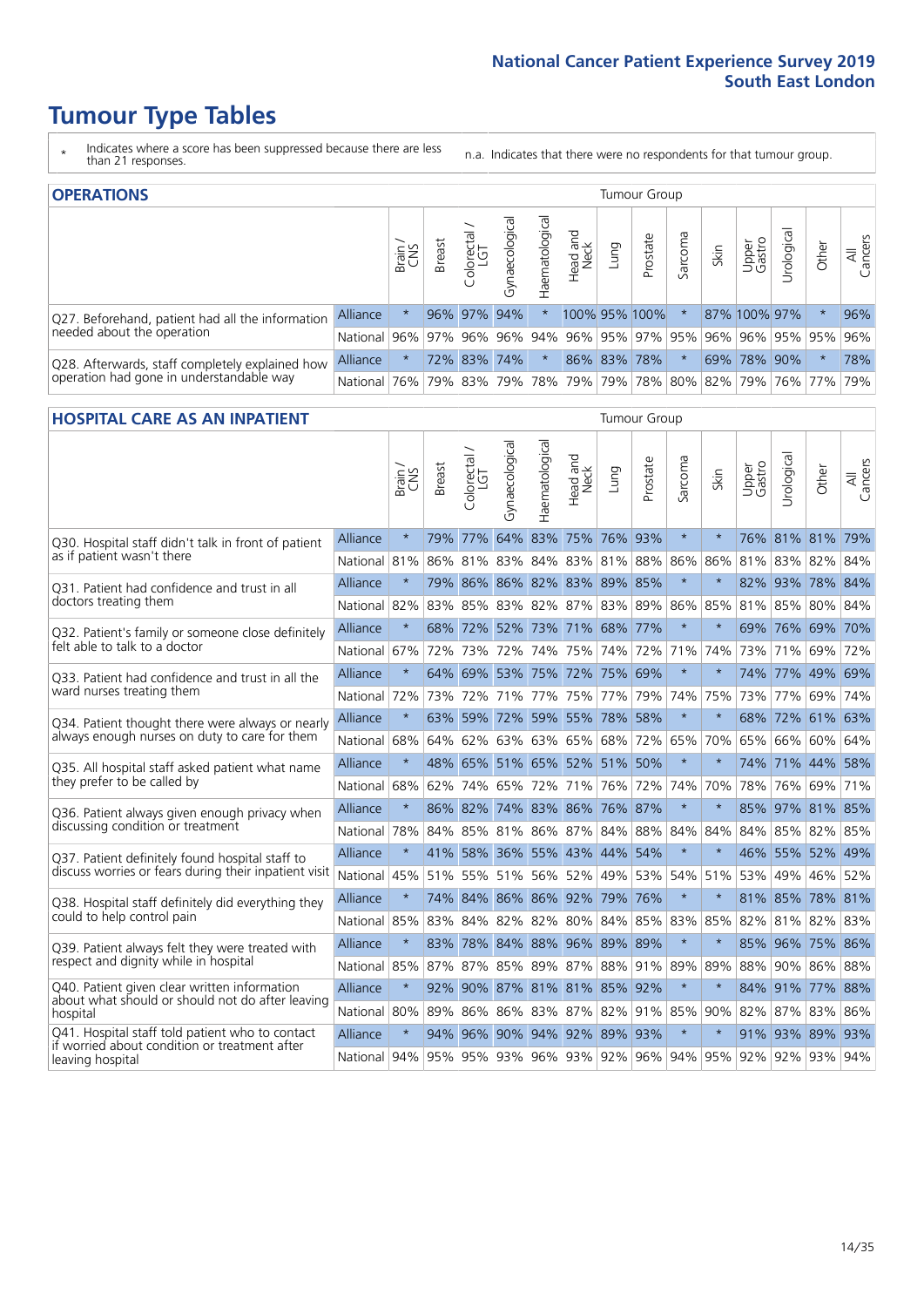# **Tumour Type Tables**

- \* Indicates where a score has been suppressed because there are less than 21 responses.
- n.a. Indicates that there were no respondents for that tumour group.

| <b>HOSPITAL CARE AS A DAY PATIENT / OUTPATIENT</b><br><b>Tumour Group</b>                              |          |               |               |                            |                 |                |                            |             |          |                  |         |                 |            |             |                |
|--------------------------------------------------------------------------------------------------------|----------|---------------|---------------|----------------------------|-----------------|----------------|----------------------------|-------------|----------|------------------|---------|-----------------|------------|-------------|----------------|
|                                                                                                        |          | Brain.<br>CNS | <b>Breast</b> | ー<br>olorectal<br>LGT<br>Ü | Gynaecological  | Haematological | and<br><b>Neck</b><br>Head | Lung        | Prostate | arcoma<br>$\sim$ | Skin    | Upper<br>Gastro | Jrological | Other       | All<br>Cancers |
| Q43. Patient definitely found hospital staff to<br>discuss worries or fears during their outpatient or | Alliance | $\star$       | 63%           | 71%                        | 60%             | 69%            | 77%                        | 65%         | 64%      | $\star$          | 64%     | 63%             | 77%        | 63%         | 66%            |
| day case visit                                                                                         | National | 66%           | 68%           | 73%                        | 70%             | 73%            | 72%                        | 70%         | 74%      | 72%              | 72%     | 71%             | 67%        | 68%         | 71%            |
| Q44. Cancer doctor had the right documents at                                                          | Alliance | $\star$       | 96%           | 99%                        | 98%             |                |                            | 98% 97% 97% | 98%      | $\star$          | 93%     | 87%             | 97%        | 97%         | 97%            |
| patient's last outpatient appointment                                                                  | National | 94%           | 96%           | 96%                        | 96%             | 97%            | 96%                        | 96%         | 96%      | 96%              | 96%     | 94%             | 96%        | 95%         | 96%            |
| Q46. Beforehand patient completely had                                                                 | Alliance | $\star$       |               | 86% 83%                    | $\star$         |                | 87% 92%                    | 88% 84%     |          | $\star$          |         | $\star$         | $\star$    | $\star$     | 86%            |
| all information needed about radiotherapy<br>treatment                                                 | National | 91%           | 88%           | 83%                        | 88%             | 84%            |                            | 86% 86%     | 88%      | 88%              | 84%     | 86%             | 83%        | 84%         | 86%            |
| Q47. Patient completely given understandable<br>information about whether radiotherapy was             | Alliance | $\star$       | 62%           | 70%                        |                 | 57%            | 77%                        | 59%         | 51%      | $\star$          |         |                 |            | $\ast$      | 62%            |
| working                                                                                                | National | 56%           | 60%           | 57%                        | 61%             | 62%            | 63%                        |             | 59% 60%  | 67%              | 57%     | 52%             | 59%        | 59%         | 60%            |
| Q49. Beforehand patient completely had all<br>information needed about chemotherapy                    | Alliance | $\star$       | 85%           |                            | 88% 81%         | 84%            | $\star$                    | 79%         | 85%      | $\star$          | $\star$ | 78%             | 93%        | 82%         | 84%            |
| treatment                                                                                              | National | 80%           | 82%           | 86%                        | 87%             | 85%            | 79%                        | 84%         | 86%      | 86%              | 90%     | 84%             |            | 85% 85%     | 84%            |
| Q50. Patient given enough information about                                                            | Alliance | $\star$       | 66%           | 70%                        | 68%             | 69%            | $\ast$                     |             | 63% 59%  | $\ast$           | $\star$ |                 |            | 65% 71% 76% | 68%            |
| whether chemotherapy was working in a<br>completely understandable way                                 | National | 54%           | 62%           |                            | 64%   68%   75% |                |                            | 57% 67% 66% |          | 71%              | 79%     | 61%             |            | 68% 69%     | 68%            |
|                                                                                                        |          |               |               |                            |                 |                |                            |             |          |                  |         |                 |            |             |                |

| <b>HOME CARE AND SUPPORT</b>                                                                 |              |          |               |                        |                             |                |                  |      | Tumour Group                            |         |      |                 |            |                 |                |
|----------------------------------------------------------------------------------------------|--------------|----------|---------------|------------------------|-----------------------------|----------------|------------------|------|-----------------------------------------|---------|------|-----------------|------------|-----------------|----------------|
|                                                                                              |              | Brain    | <b>Breast</b> | olorectal.<br>LGT<br>Û | Gynaecological              | Haematological | Head and<br>Neck | Lung | Prostate                                | Sarcoma | Skin | Upper<br>Gastro | Urological | Other           | All<br>Cancers |
| Q51. Hospital staff definitely gave family or<br>someone close all the information needed to | Alliance     |          |               |                        | 53% 61% 55% 56% 70%         |                |                  |      | 58% 50%                                 |         |      |                 |            | 55% 55% 71% 61% | 56%            |
| help care at home                                                                            | National     | 58%      |               |                        | 58% 63% 57% 62% 67%         |                |                  |      | 59% 61% 62%                             |         | 65%  | 60%             |            | 59% 55%         | 60%            |
| Q52. Patient definitely given enough support                                                 | Alliance     |          | 48%           | 66%                    | $32\%$                      |                | 54% 68% 41% 42%  |      |                                         |         |      |                 |            | 55% 49% 42% 50% | 50%            |
| from health or social services during treatment                                              | National     | $ 42\% $ |               |                        | 52% 60% 45% 51% 59%         |                |                  |      | 50% 48% 53%                             |         | 57%  |                 |            | 54% 48% 51%     | 52%            |
| Q53. Patient definitely given enough support                                                 | Alliance     |          |               |                        | 41% 56% 35% 55% 48% 27% 39% |                |                  |      |                                         | $\star$ |      |                 |            | 38% 44% 48% 44% |                |
| from health or social services after treatment                                               | National 39% |          |               |                        |                             |                |                  |      | 41%   53%   39%   43%   56%   40%   46% | 48%     | 59%  | 47%             |            | 44% 44%         | 45%            |

| <b>CARE FROM YOUR GENERAL PRACTICE</b>                                                        |                                                                  |        |               |                   |                |                |                  |      | <b>Tumour Group</b> |         |                                                     |                     |           |                 |                |  |  |  |  |  |  |
|-----------------------------------------------------------------------------------------------|------------------------------------------------------------------|--------|---------------|-------------------|----------------|----------------|------------------|------|---------------------|---------|-----------------------------------------------------|---------------------|-----------|-----------------|----------------|--|--|--|--|--|--|
|                                                                                               |                                                                  | Brain, | <b>Breast</b> | Colorectal<br>LGT | Gynaecological | Haematological | Head and<br>Neck | Lung | Prostate            | Sarcoma | Skin                                                | Upper<br>Gastro     | Jrologica | Other           | All<br>Cancers |  |  |  |  |  |  |
| Q54. GP given enough information about                                                        | <b>Alliance</b>                                                  |        |               | 94% 95%           |                |                |                  |      | 90% 94% 91% 96% 97% |         |                                                     | 91% 87% 98% 92% 94% |           |                 |                |  |  |  |  |  |  |
| patient's condition and treatment                                                             | National 91% 96% 95% 95% 96% 94% 94% 96% 94% 96% 93% 95% 94% 95% |        |               |                   |                |                |                  |      |                     |         |                                                     |                     |           |                 |                |  |  |  |  |  |  |
| Q55. General practice staff definitely did<br>everything they could to support patient during | <b>Alliance</b>                                                  |        |               | 49% 55%           |                |                |                  |      | 46% 47% 64% 51% 53% | $\star$ |                                                     |                     |           | 53% 63% 61% 53% |                |  |  |  |  |  |  |
| treatment                                                                                     | National 55%                                                     |        |               |                   |                |                |                  |      |                     |         | 58% 59% 56% 56% 59% 56% 64% 56% 65% 59% 59% 55% 58% |                     |           |                 |                |  |  |  |  |  |  |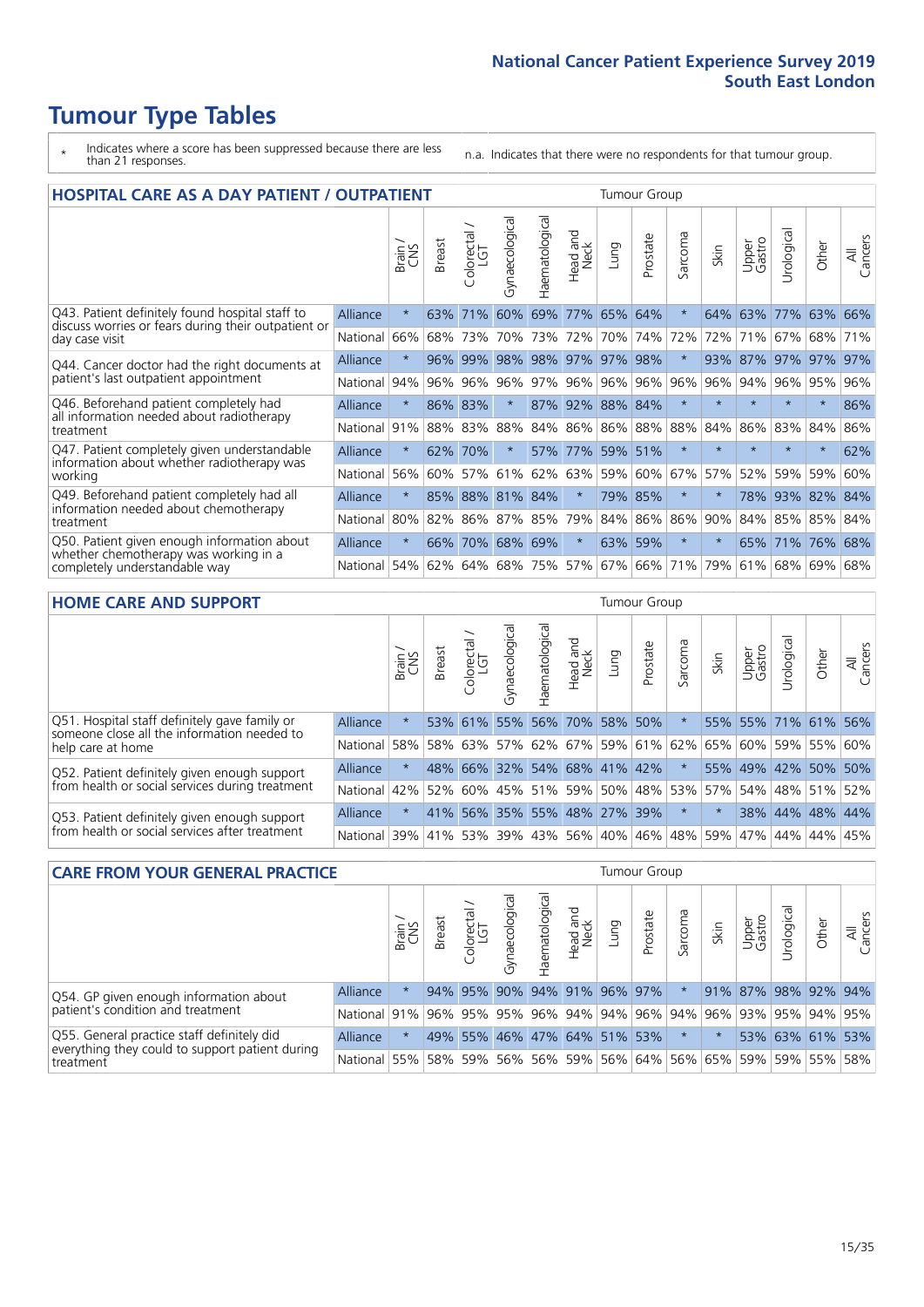### **Tumour Type Tables**

- \* Indicates where a score has been suppressed because there are less than 21 responses.
- n.a. Indicates that there were no respondents for that tumour group.

#### **YOUR OVERALL NHS CARE** THE CONSTRUCTION OF THE THROUP GROUP TUMOUR GROUP

|                                                                                                 |          | Brain   | <b>Breast</b> | olorectal<br>LGT<br>Û | Gynaecological | Haematological | ead and<br>Neck<br>Head | Lung    | Prostate | arcoma<br>$\sqrt{ }$ | Skin | Upper<br>Gastro     | $\overline{c}$<br>Urologia | Other           | All<br>Cancers |
|-------------------------------------------------------------------------------------------------|----------|---------|---------------|-----------------------|----------------|----------------|-------------------------|---------|----------|----------------------|------|---------------------|----------------------------|-----------------|----------------|
| Q56. Different people treating and caring for<br>patient always work well together to give best | Alliance | $\star$ | 68%           | 68%                   | 58%            | 70%            | 76%                     | 73%     | 73%      | $\ast$               | 83%  | 58%                 | 82%                        | 66%             | 70%            |
| possible care                                                                                   | National | 60%     |               | 73% 73%               | 69%            | 75%            | 73%                     | 73% 75% |          | 70%                  | 79%  | 69%                 | 74%                        | 68%             | 73%            |
| Q57. Patient given a care plan                                                                  | Alliance | $\star$ |               | 43% 41%               |                |                | 31% 29% 41% 42% 38%     |         |          | $\ast$               | 41%  | 33% 34%             |                            | 44% 38%         |                |
|                                                                                                 | National | 36%     | 41%           | 40%                   | 34%            | 36%            | 39%                     | 36%     | 40%      | 34%                  | 44%  | 36%                 | 33%                        | 31%             | 38%            |
| Q58. Overall the administration of care was good                                                | Alliance | $\star$ | 87%           | 89%                   |                | 77% 85% 93%    |                         | 87% 84% |          | $\ast$               | 89%  | 81% 93%             |                            | 88% 87%         |                |
| or very good                                                                                    | National | 85%     |               | 90% 88%               |                | 87% 91%        | $90\%$                  | 90% 88% |          | 88%                  | 90%  |                     |                            | 86% 85% 87% 89% |                |
| Q59. Patient felt length of time for attending<br>clinics and appointments for cancer was about | Alliance | $\star$ | $60\%$        |                       |                |                | 68% 60% 55% 60% 71% 73% |         |          | $\ast$               |      | 73% 67% 71% 64% 65% |                            |                 |                |
| right                                                                                           | National | 58%     | 68%           | 73%                   | 66%            | 66%            | 71%                     | 71%     | 76%      | 68%                  | 73%  | 66%                 | 75%                        | 64%             | 69%            |
| Q60. Someone discussed with patient whether                                                     | Alliance | $\star$ | 34%           | 32%                   |                | 41% 34% 32%    |                         | 44% 56% |          | $\star$              | 47%  | 53% 34%             |                            | 42%             | 40%            |
| they would like to take part in cancer research                                                 | National | 42%     | 30%           | 32%                   | 31%            | 33%            | 21%                     | 34%     | 31%      | 36%                  | 20%  | 36%                 | 21%                        | 32%             | 30%            |
| Q61. Patient's average rating of care scored from                                               | Alliance | $\star$ | 8.7           | 8.9                   | 8.4            | 8.7            | 9.2                     | 8.8     | 8.9      | $\star$              | 8.8  | 8.6                 | 9.0                        | 8.6             | 8.8            |
| very poor to very good                                                                          | National | 8.6     | 8.9           | 8.8                   | 8.7            | 8.9            | 8.8                     | 8.8     | 8.8      | 8.8                  | 8.9  | 8.7                 | 8.7                        | 8.7             | 8.8            |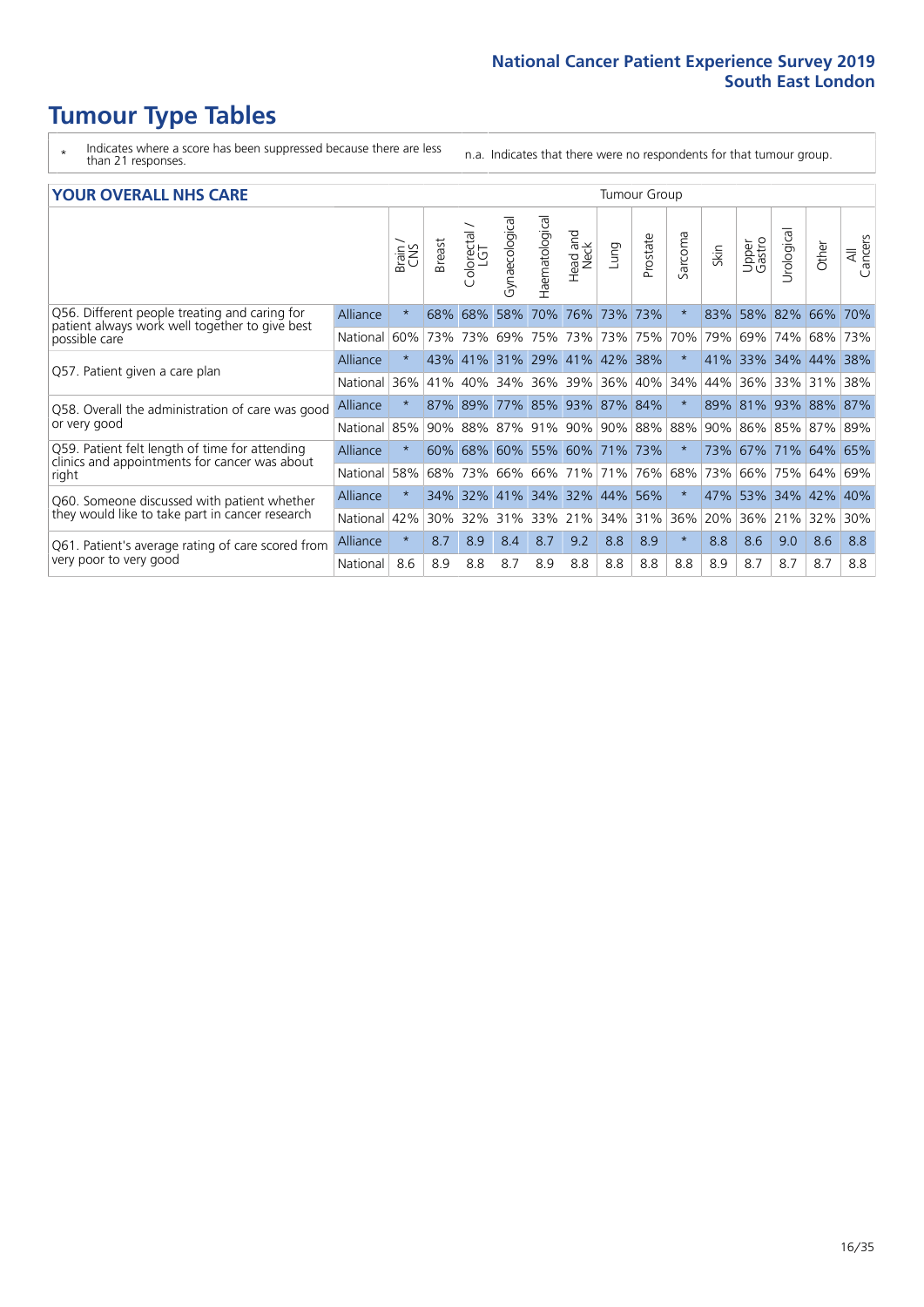### **Year on Year Charts**





#### **DIAGNOSTIC TESTS**





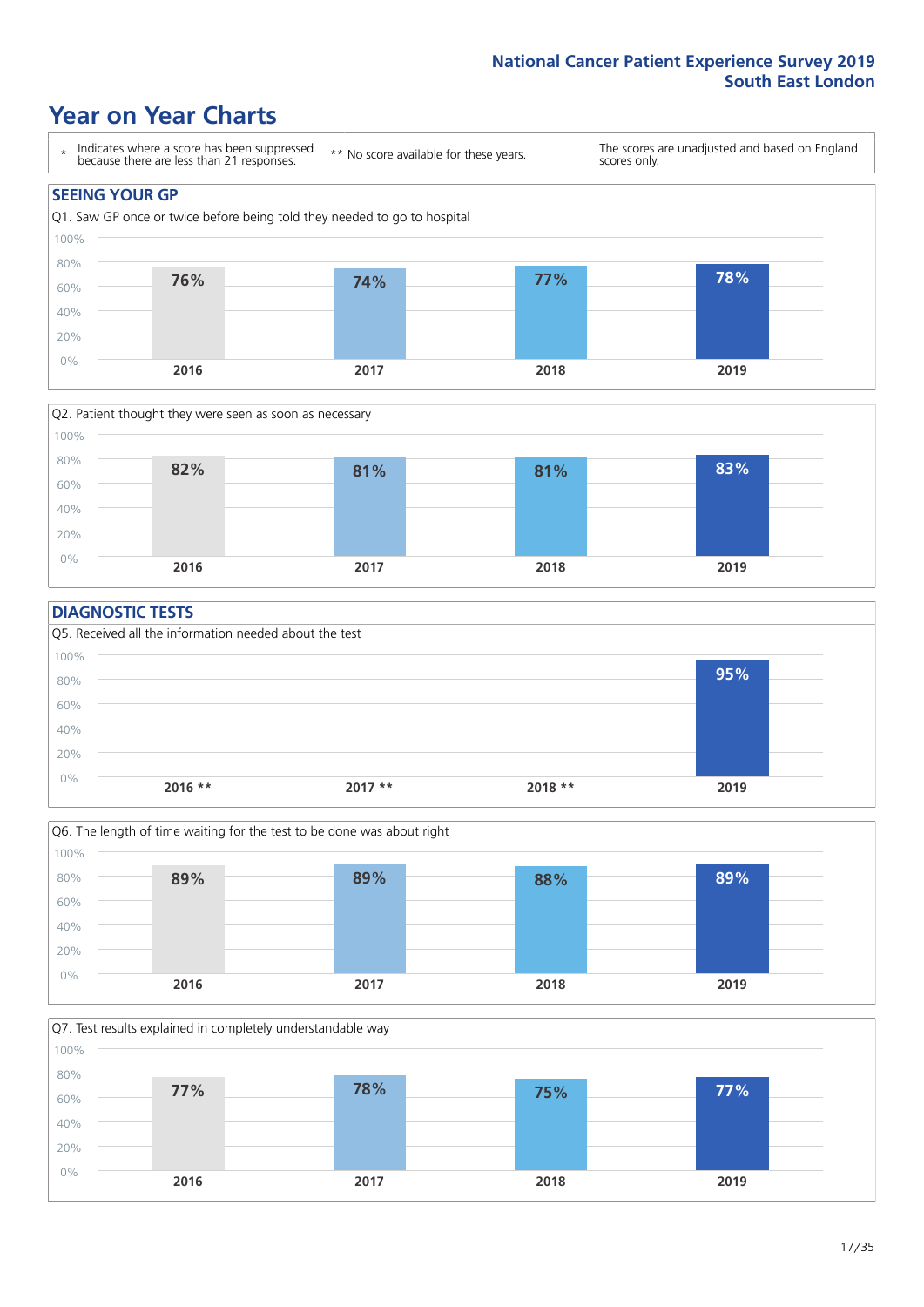### **Year on Year Charts**

\* Indicates where a score has been suppressed because there are less than 21 responses.

\*\* No score available for these years.

The scores are unadjusted and based on England scores only.

#### **FINDING OUT WHAT WAS WRONG WITH YOU** Q10. Patient told they could bring a family member or friend when first told they had cancer 0% 20% 40% 60% 80% 100% **2016 2017 2018 2019 74% 75% 76% 74%**







#### **DECIDING THE BEST TREATMENT FOR YOU** Q14. Patient felt that treatment options were completely explained 0% 20% 40% 60% 80% 100% **2016 2017 2018 2019 81% 79% 80% 81%**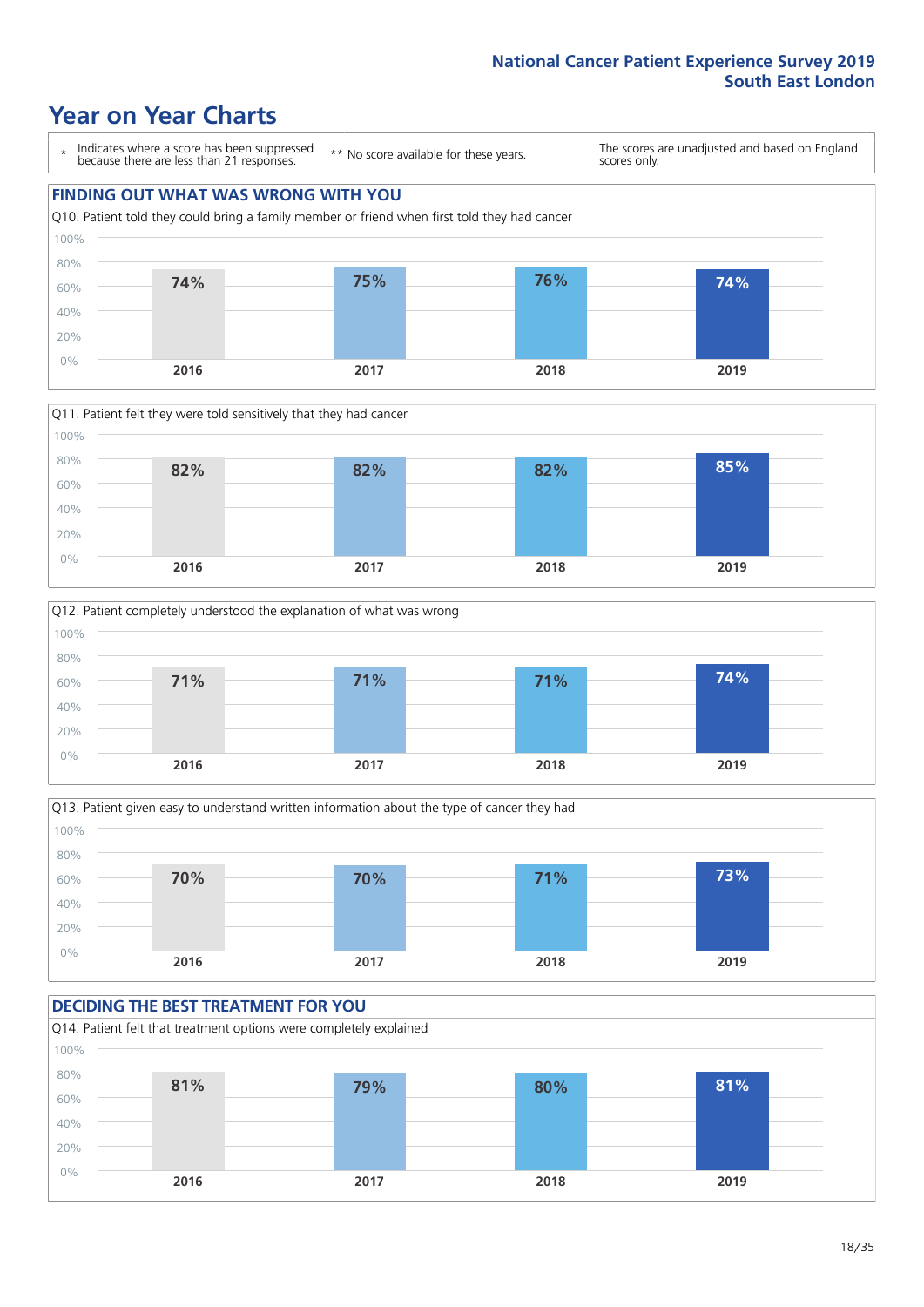### **Year on Year Charts**









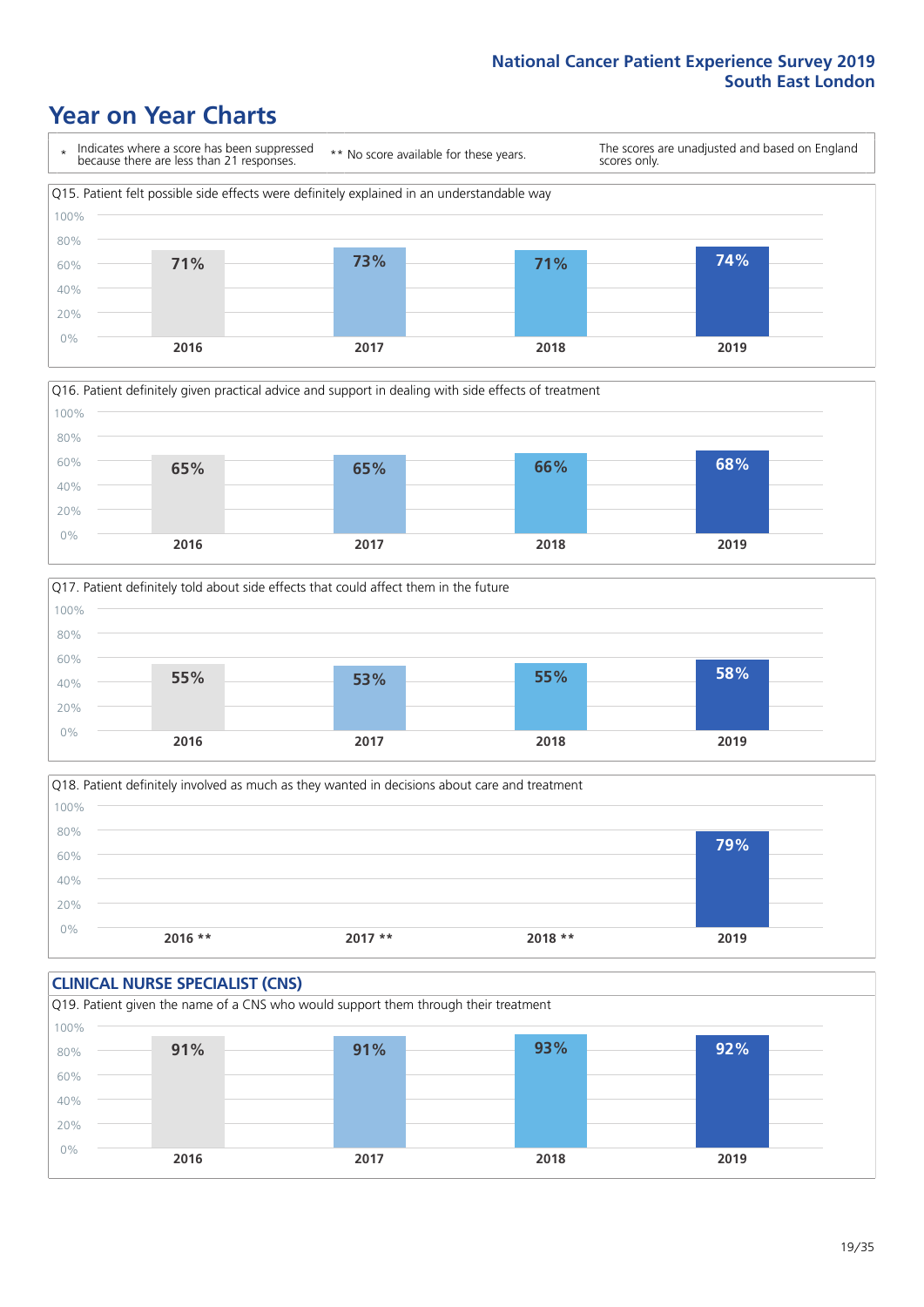### **Year on Year Charts**









Q24. Hospital staff gave information on getting financial help or possible benefits 0% 20% 40% 60% 80% 100% **2016 2017 2018 2019 57% 54% 59% 65%**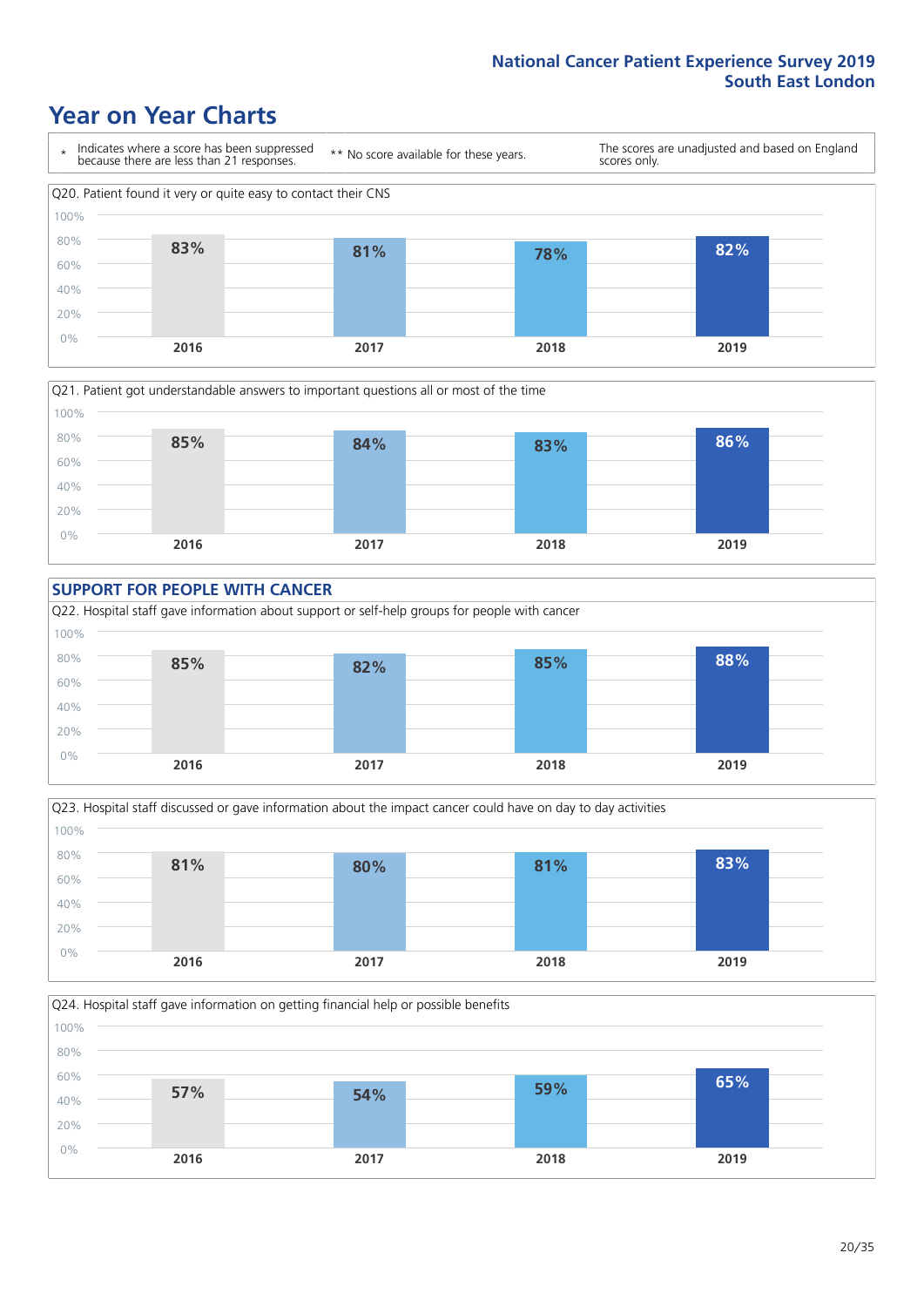### **Year on Year Charts**



#### **OPERATIONS**





#### **HOSPITAL CARE AS AN INPATIENT** Q30. Hospital staff didn't talk in front of patient as if patient wasn't there 0% 20% 40% 60% 80% 100% **2016 \*\* 2017 \*\* 2018 \*\* 2019 79%**

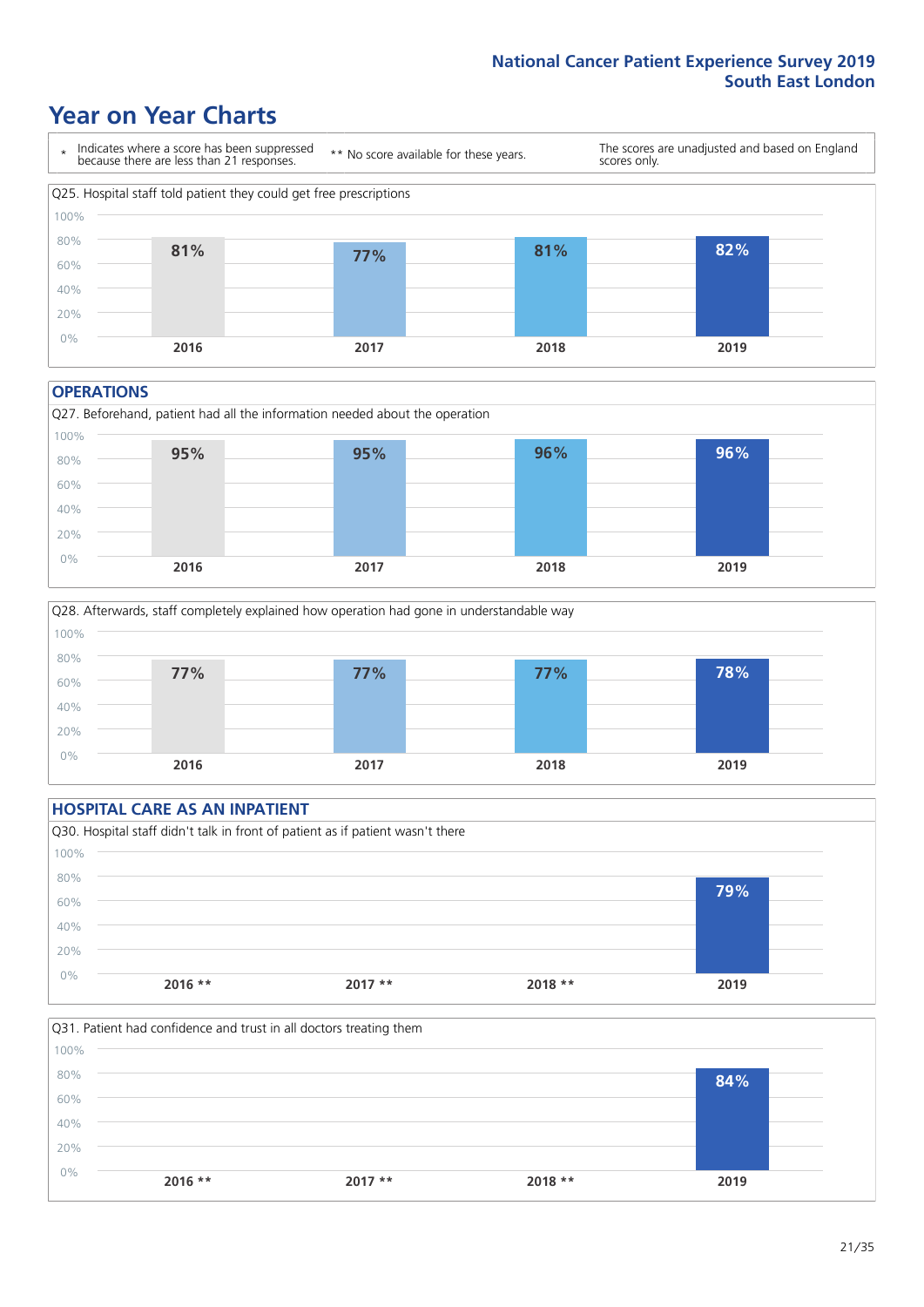### **Year on Year Charts**

|      | Indicates where a score has been suppressed<br>because there are less than 21 responses. | ** No score available for these years. | scores only. | The scores are unadjusted and based on England |
|------|------------------------------------------------------------------------------------------|----------------------------------------|--------------|------------------------------------------------|
|      | Q32. Patient's family or someone close definitely felt able to talk to a doctor          |                                        |              |                                                |
| 100% |                                                                                          |                                        |              |                                                |
| 80%  |                                                                                          |                                        |              |                                                |
| 60%  |                                                                                          |                                        |              | 70%                                            |
| 40%  |                                                                                          |                                        |              |                                                |
| 20%  |                                                                                          |                                        |              |                                                |
| 0%   | $2016$ **                                                                                | $2017**$                               | $2018**$     | 2019                                           |

|       |           | Q33. Patient had confidence and trust in all the ward nurses treating them |          |      |  |
|-------|-----------|----------------------------------------------------------------------------|----------|------|--|
| 100%  |           |                                                                            |          |      |  |
| 80%   |           |                                                                            |          |      |  |
| 60%   |           |                                                                            |          | 69%  |  |
| 40%   |           |                                                                            |          |      |  |
| 20%   |           |                                                                            |          |      |  |
| $0\%$ |           |                                                                            |          |      |  |
|       | $2016$ ** | $2017**$                                                                   | $2018**$ | 2019 |  |

| 63%  |
|------|
|      |
|      |
| 2019 |
|      |

Q35. All hospital staff asked patient what name they prefer to be called by 0% 20% 40% 60% 80% 100% **2016 \*\* 2017 \*\* 2018 \*\* 2019 58%**

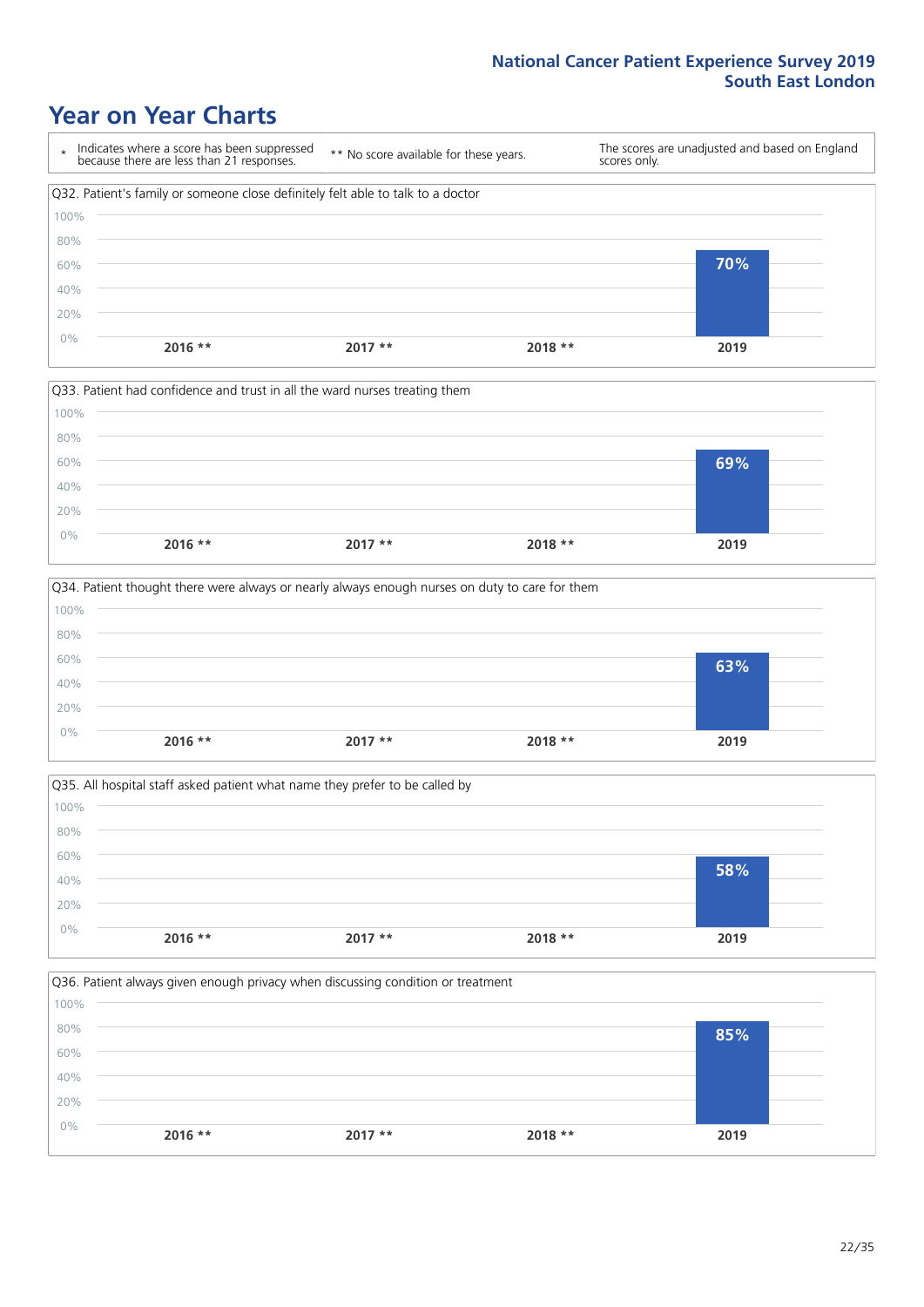### **Year on Year Charts**

\* Indicates where a score has been suppressed because there are less than 21 responses. \*\* No score available for these years. The scores are unadjusted and based on England scores only. Q37. Patient definitely found hospital staff to discuss worries or fears during their inpatient visit 0% 20% 40% 60% 80% 100% **2016 \*\* 2017 \*\* 2018 \*\* 2019 49%**



|       |           | Q39. Patient always felt they were treated with respect and dignity while in hospital |          |      |
|-------|-----------|---------------------------------------------------------------------------------------|----------|------|
| 100%  |           |                                                                                       |          |      |
| 80%   |           |                                                                                       |          | 86%  |
| 60%   |           |                                                                                       |          |      |
| 40%   |           |                                                                                       |          |      |
| 20%   |           |                                                                                       |          |      |
| $0\%$ | $2016$ ** | $2017**$                                                                              | $2018**$ | 2019 |
|       |           |                                                                                       |          |      |

|       |           | Q40. Patient given clear written information about what should or should not do after leaving hospital |          |      |
|-------|-----------|--------------------------------------------------------------------------------------------------------|----------|------|
| 100%  |           |                                                                                                        |          |      |
| 80%   |           |                                                                                                        |          | 88%  |
| 60%   |           |                                                                                                        |          |      |
| 40%   |           |                                                                                                        |          |      |
| 20%   |           |                                                                                                        |          |      |
| $0\%$ | $2016$ ** | $2017**$                                                                                               | $2018**$ | 2019 |
|       |           |                                                                                                        |          |      |

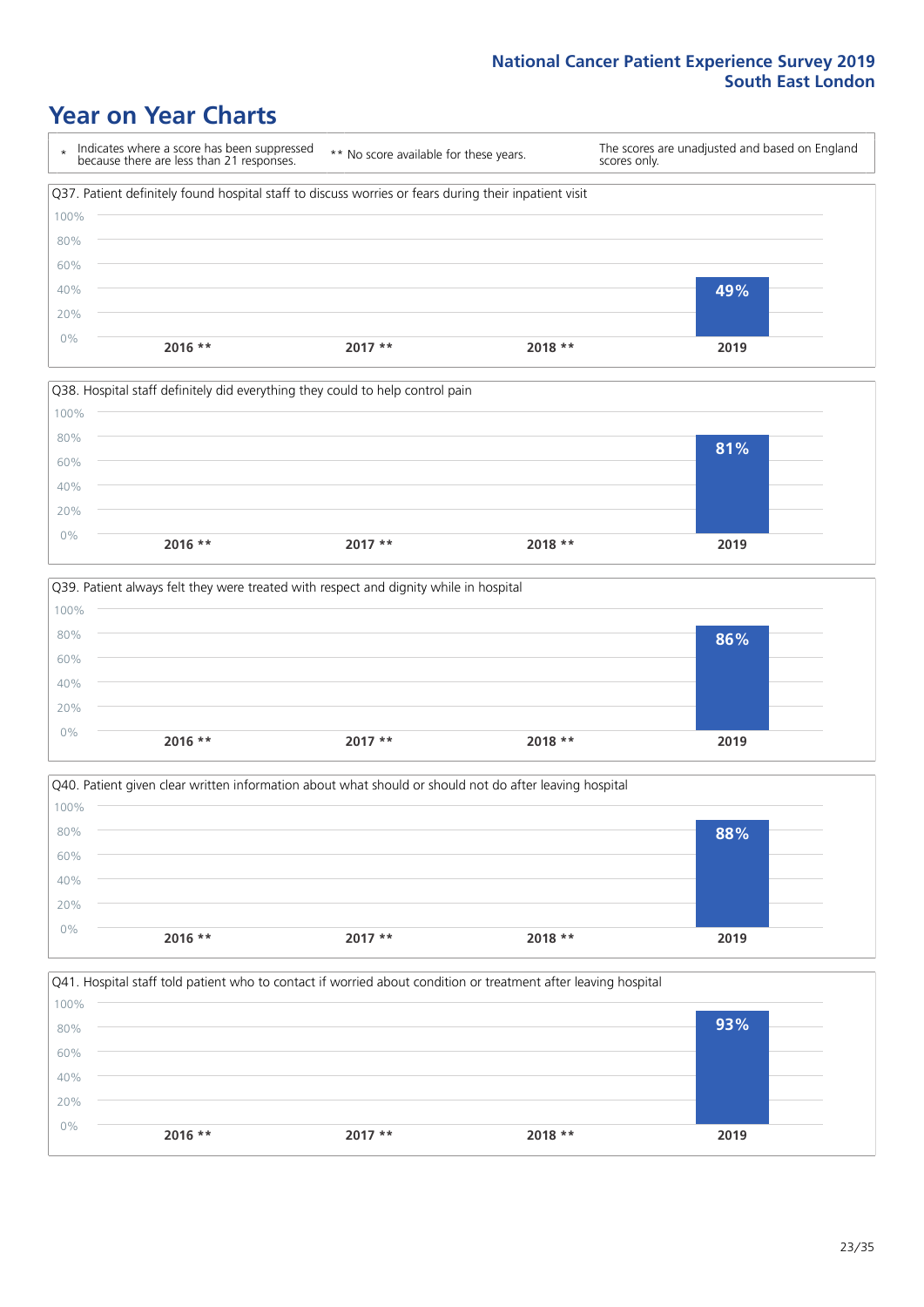### **Year on Year Charts**

\* Indicates where a score has been suppressed because there are less than 21 responses.

\*\* No score available for these years.

The scores are unadjusted and based on England scores only.

#### **HOSPITAL CARE AS A DAY PATIENT / OUTPATIENT**









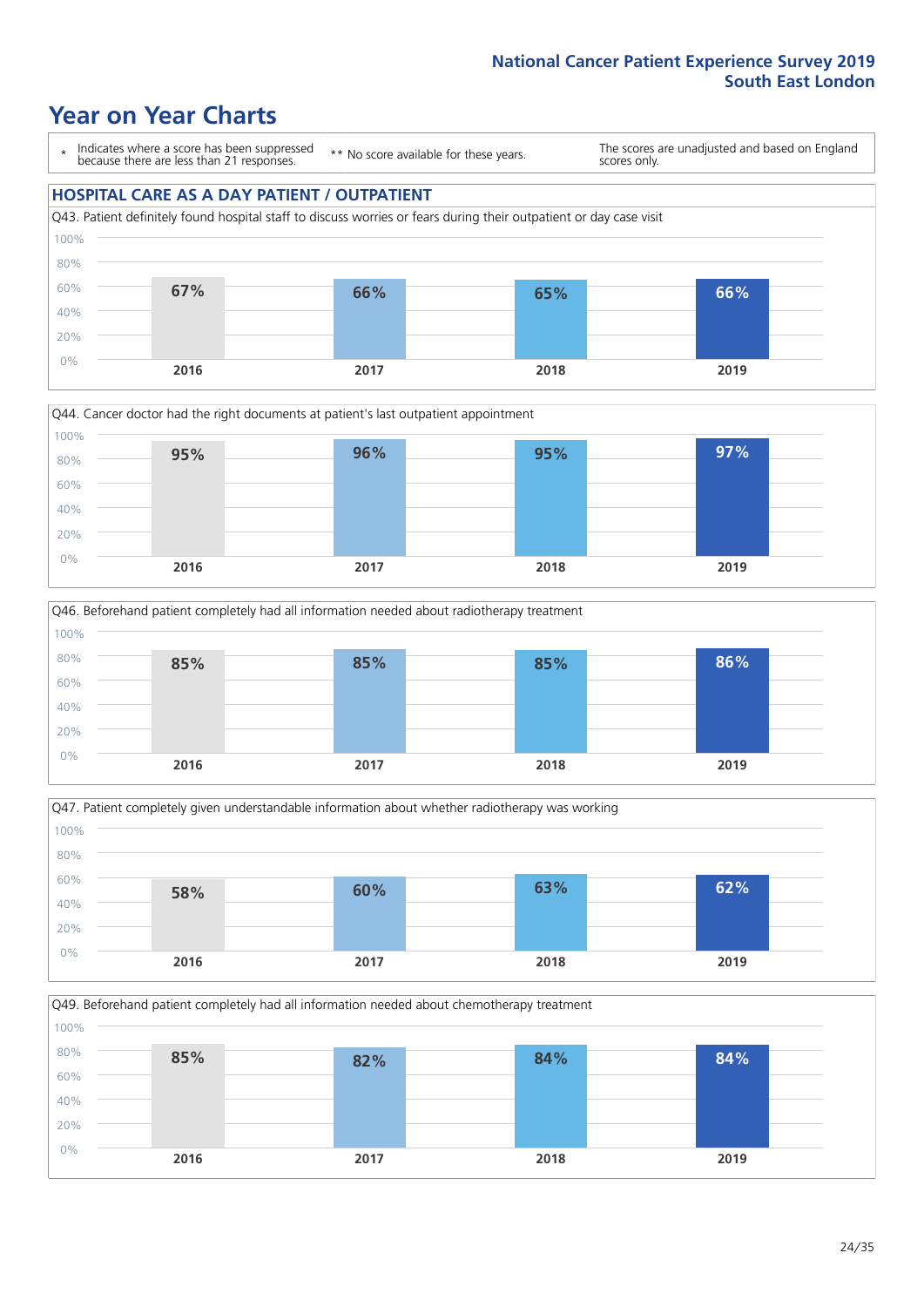### **Year on Year Charts**

\* Indicates where a score has been suppressed because there are less than 21 responses. \*\* No score available for these years. The scores are unadjusted and based on England scores only. Q50. Patient given enough information about whether chemotherapy was working in a completely understandable way 0% 20% 40% 60% 80% 100% **2016 2017 2018 2019 68% 67% 67% 68%**

#### **HOME CARE AND SUPPORT**







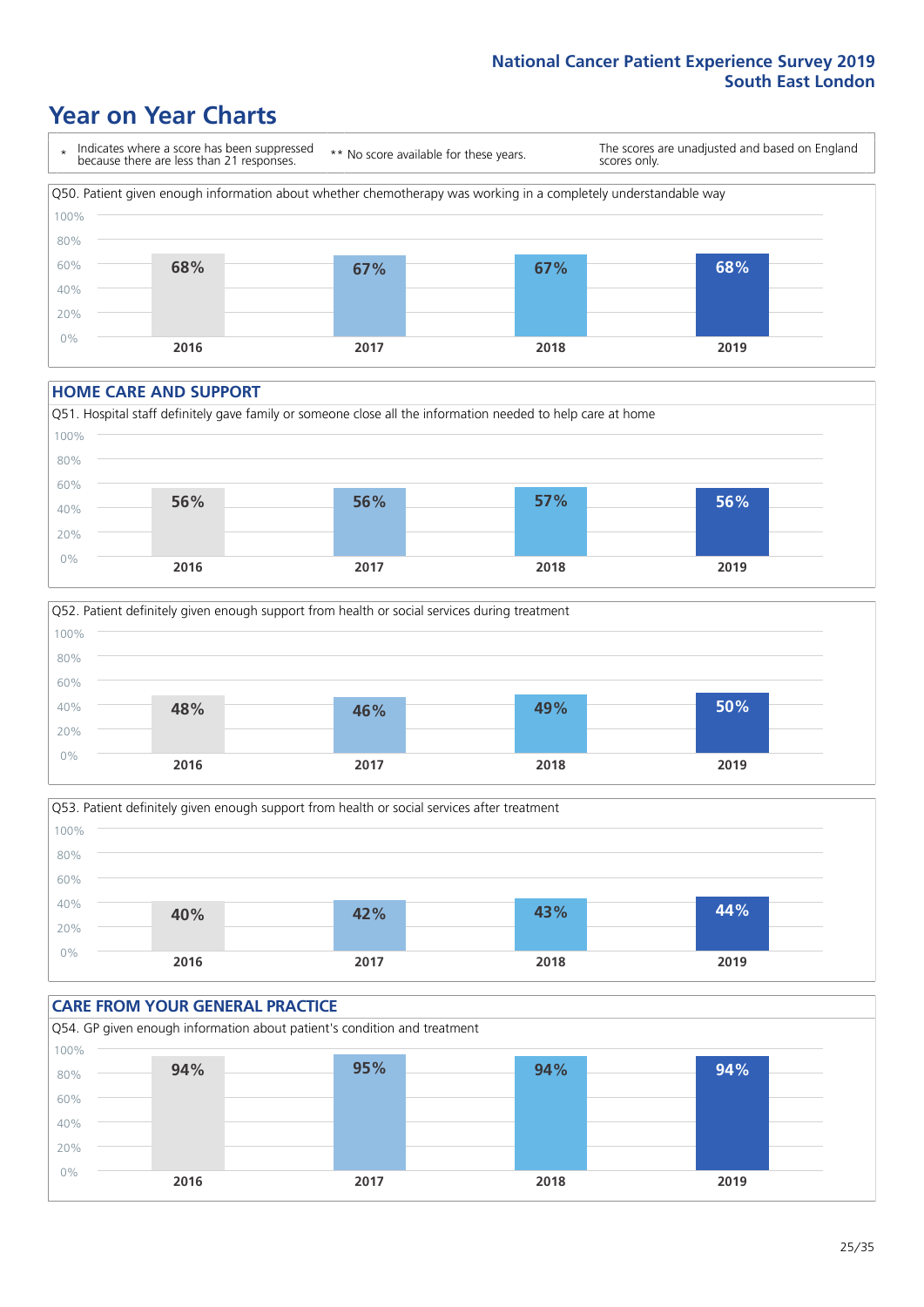### **Year on Year Charts**

\* Indicates where a score has been suppressed because there are less than 21 responses. \*\* No score available for these years. The scores are unadjusted and based on England scores only. Q55. General practice staff definitely did everything they could to support patient during treatment 0% 20% 40% 60% 80% 100% **2016 2017 2018 2019 56% 55% 52% 53%**

#### **YOUR OVERALL NHS CARE**





![](_page_25_Figure_6.jpeg)

![](_page_25_Figure_7.jpeg)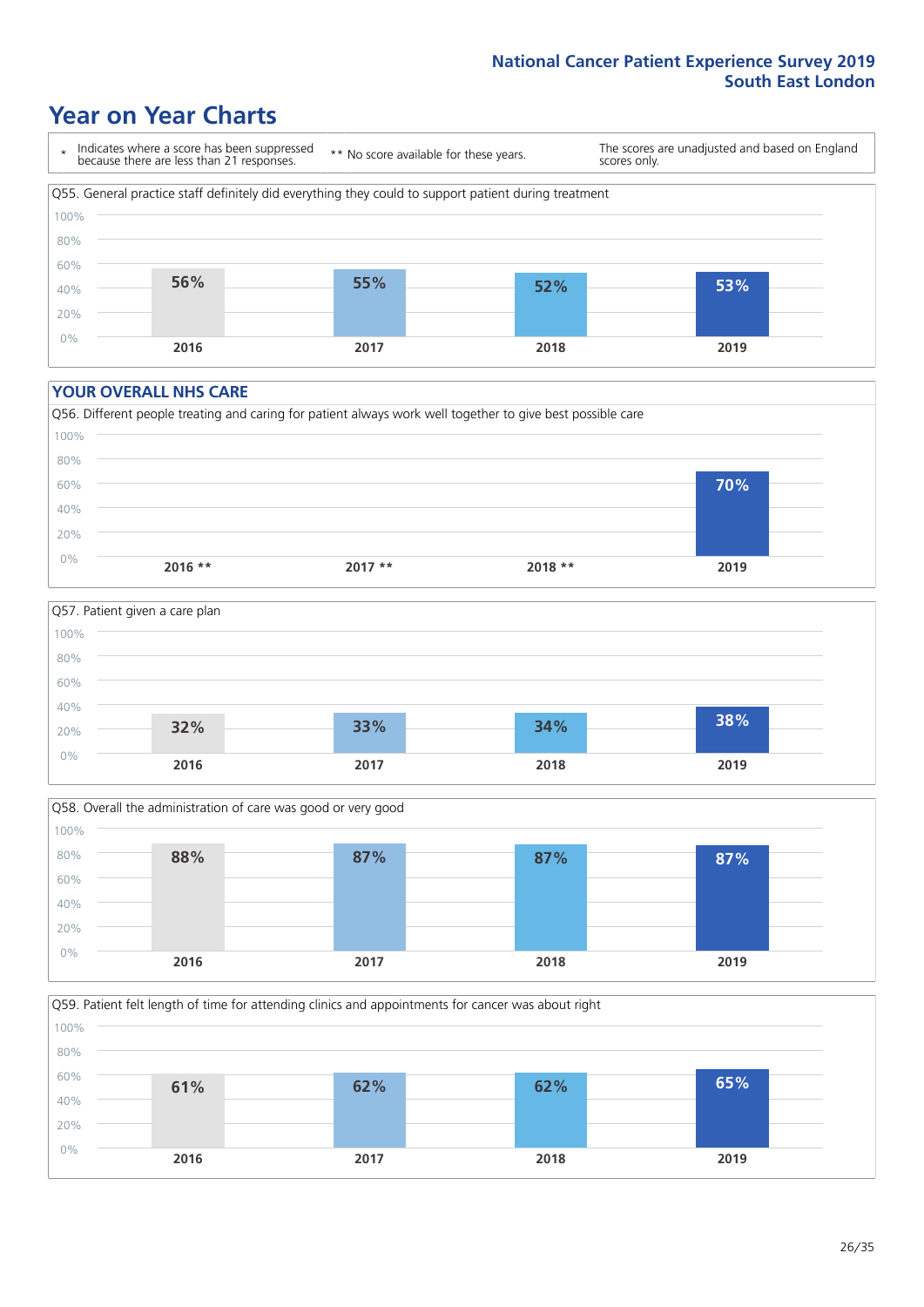### **Year on Year Charts**

![](_page_26_Figure_2.jpeg)

![](_page_26_Figure_3.jpeg)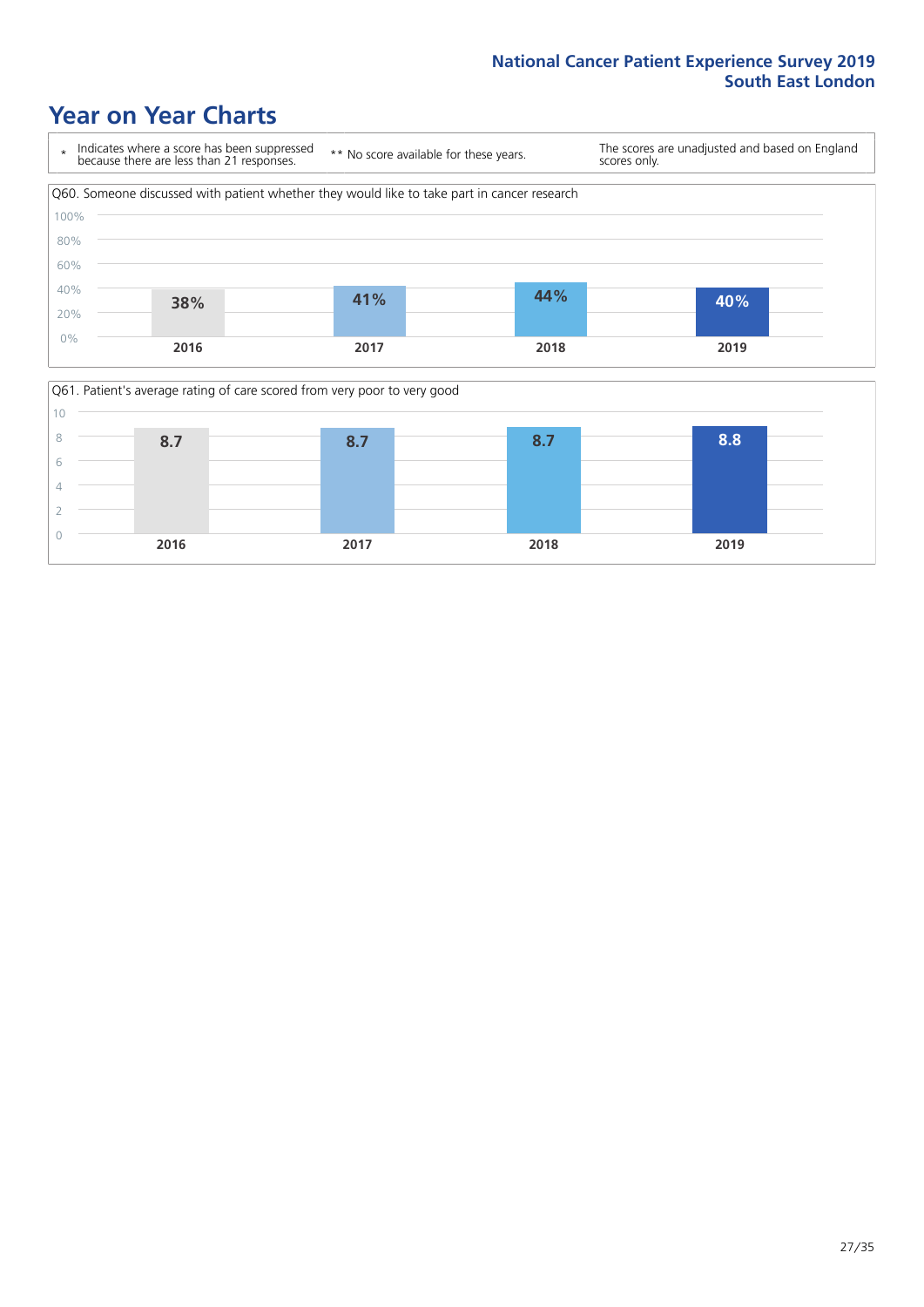# **Trust Expected Range Summary**

|                 | Alliance                                     | <b>Expected Range Classification</b> |  |  |  |  |  |  |
|-----------------|----------------------------------------------|--------------------------------------|--|--|--|--|--|--|
| RJ1             | Guy's and St Thomas' NHS foundation Trust    |                                      |  |  |  |  |  |  |
| RJ <sub>2</sub> | Lewisham and Greenwich NHS Trust             |                                      |  |  |  |  |  |  |
| <b>RJZ</b>      | King's College Hospital NHS Foundation Trust |                                      |  |  |  |  |  |  |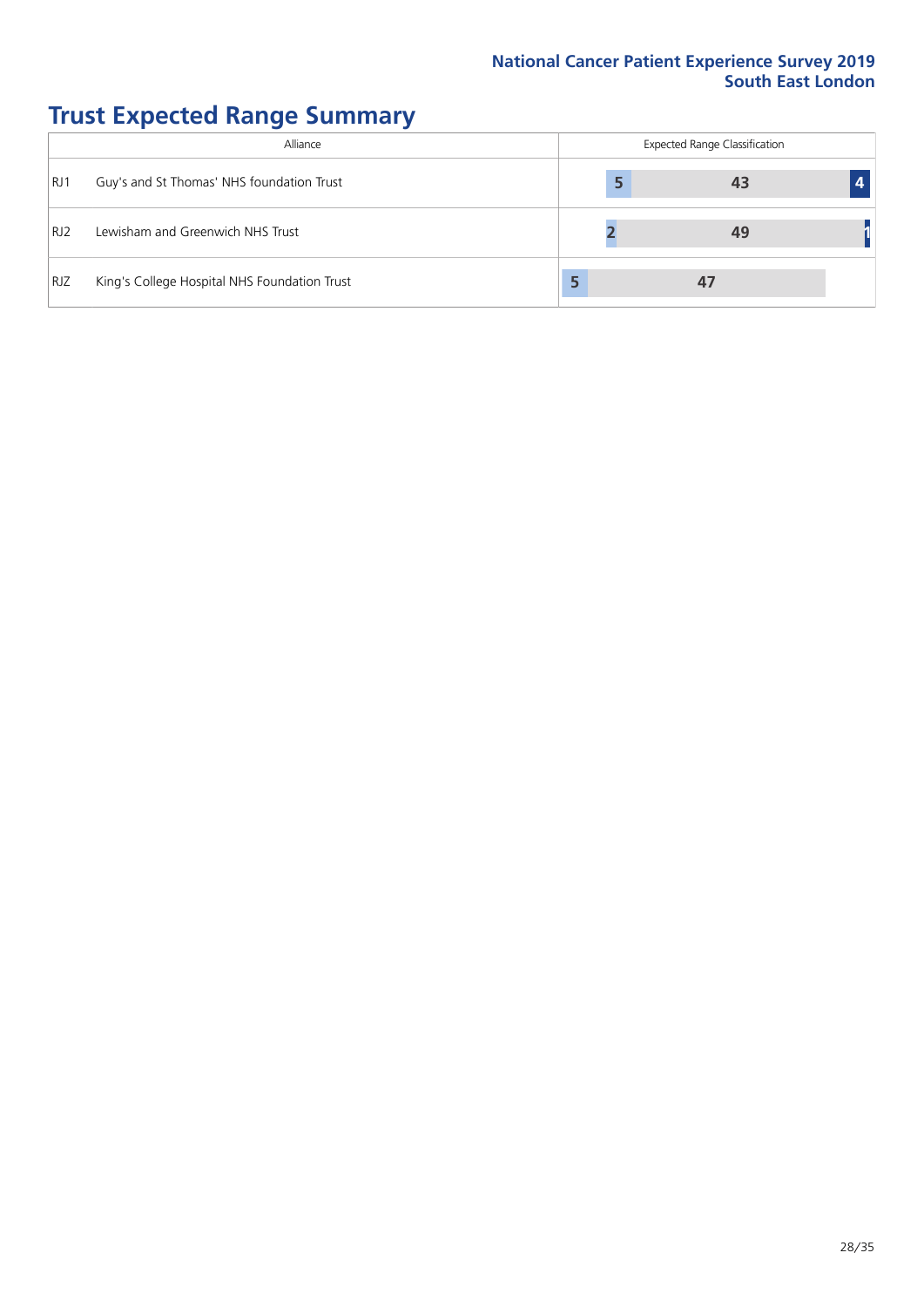### **Trust Dashboard Questions**

|                 | Q61. Patient's average rating of care scored from very poor to very good                      |        |       |  |
|-----------------|-----------------------------------------------------------------------------------------------|--------|-------|--|
| Code            | Name                                                                                          | Base   | Score |  |
| All             | National                                                                                      | 65,135 | 8.8   |  |
|                 | E56000010 South East London                                                                   | 1,381  | 8.8   |  |
| RJ1             | Guy's and St Thomas' NHS foundation Trust                                                     | 916    | 8.8   |  |
| RJ <sub>2</sub> | Lewisham and Greenwich NHS Trust                                                              | 219    | 8.8   |  |
| <b>RJZ</b>      | King's College Hospital NHS Foundation Trust                                                  | 320    | 8.6   |  |
|                 | Q18. Patient definitely involved as much as they wanted in decisions about care and treatment |        |       |  |
| Code            | Name                                                                                          | Base   | Score |  |
| All             | National                                                                                      | 65,989 | 81%   |  |
|                 | E56000010 South East London                                                                   | 1,400  | 80%   |  |
| RJ <sub>2</sub> | Lewisham and Greenwich NHS Trust                                                              | 226    | 83%   |  |
| RJZ             | King's College Hospital NHS Foundation Trust                                                  | 327    | 79%   |  |
| RJ1             | Guy's and St Thomas' NHS foundation Trust                                                     | 923    | 79%   |  |
|                 | Q19. Patient given the name of a CNS who would support them through their treatment           |        |       |  |
| Code            | Name                                                                                          | Base   | Score |  |
| All             | National                                                                                      | 64,196 | 92%   |  |
|                 | E56000010 South East London                                                                   | 1,364  | 91%   |  |
| <b>RJZ</b>      | King's College Hospital NHS Foundation Trust                                                  | 315    | 95%   |  |
| RJ1             | Guy's and St Thomas' NHS foundation Trust                                                     | 907    | 91%   |  |
| RJ <sub>2</sub> | Lewisham and Greenwich NHS Trust                                                              | 219    | 89%   |  |
|                 | Q20. Patient found it very or quite easy to contact their CNS                                 |        |       |  |
| Code            | Name                                                                                          | Base   | Score |  |
| All             | National                                                                                      | 52,999 | 85%   |  |
| E56000010       | South East London                                                                             | 1,125  | 83%   |  |
| RJ1             | Guy's and St Thomas' NHS foundation Trust                                                     | 747    | 84%   |  |
| RJZ             | King's College Hospital NHS Foundation Trust                                                  | 274    | 81%   |  |
| RJ <sub>2</sub> | Lewisham and Greenwich NHS Trust                                                              | 167    | 79%   |  |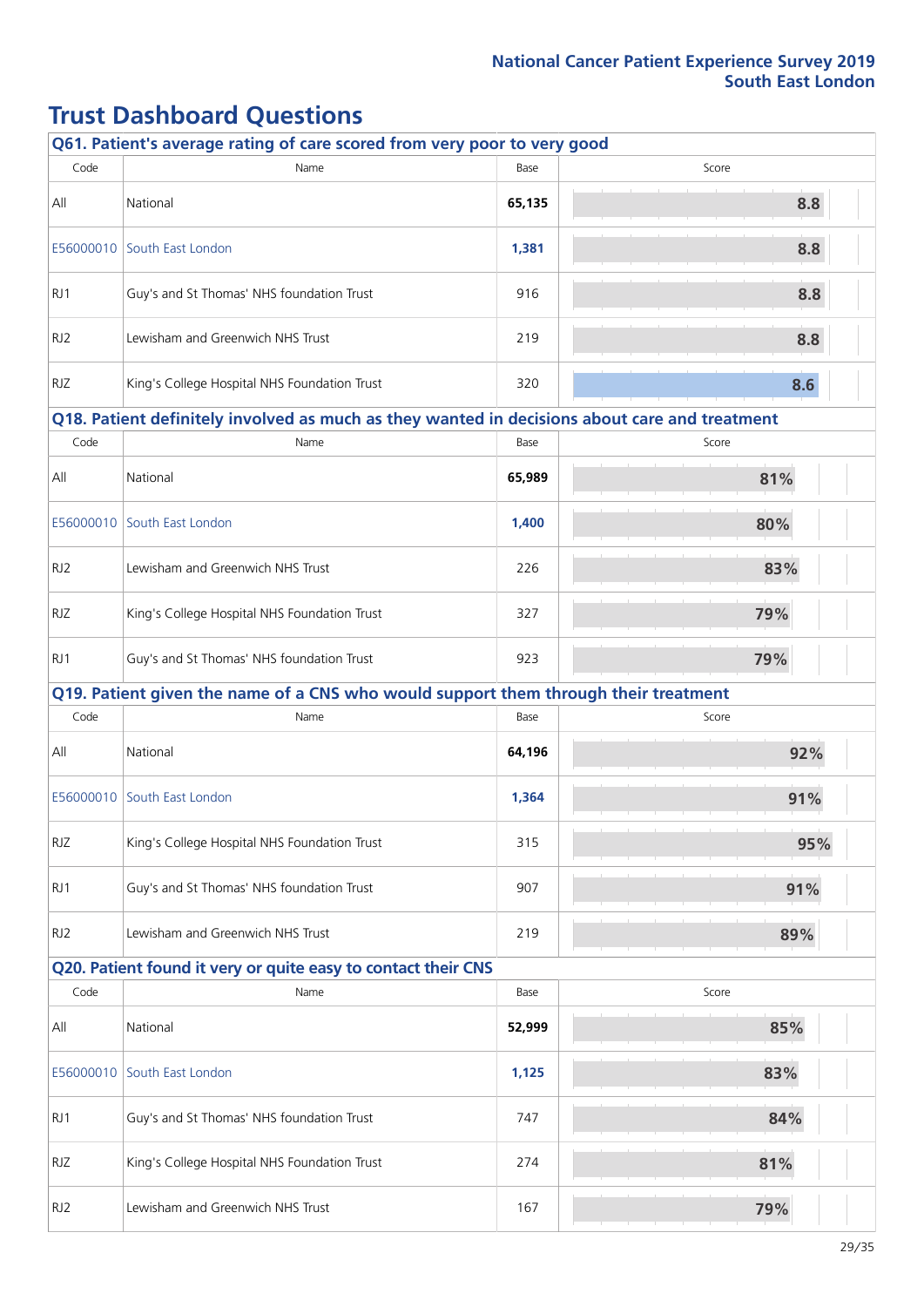### **Trust Dashboard Questions**

| Q39. Patient always felt they were treated with respect and dignity while in hospital |                                              |        |       |
|---------------------------------------------------------------------------------------|----------------------------------------------|--------|-------|
| Code                                                                                  | Name                                         | Base   | Score |
| All                                                                                   | National                                     | 32,875 | 88%   |
| E56000010                                                                             | South East London                            | 671    | 86%   |
| RJ1                                                                                   | Guy's and St Thomas' NHS foundation Trust    | 471    | 88%   |
| <b>RJZ</b>                                                                            | King's College Hospital NHS Foundation Trust | 201    | 86%   |
| RJ2                                                                                   | Lewisham and Greenwich NHS Trust             | 99     | 81%   |

#### **Q41. Hospital staff told patient who to contact if worried about condition or treatment after leaving hospital**

| $1000$ promi |                                              |        |       |
|--------------|----------------------------------------------|--------|-------|
| Code         | Name                                         | Base   | Score |
| All          | National                                     | 31,541 | 94%   |
|              | E56000010 South East London                  | 648    | 93%   |
| RJ1          | Guy's and St Thomas' NHS foundation Trust    | 453    | 94%   |
| RJ2          | Lewisham and Greenwich NHS Trust             | 96     | 90%   |
| RJZ.         | King's College Hospital NHS Foundation Trust | 194    | 88%   |

| Q55. General practice staff definitely did everything they could to support patient during treatment |                                              |        |       |  |
|------------------------------------------------------------------------------------------------------|----------------------------------------------|--------|-------|--|
| Code                                                                                                 | Name                                         | Base   | Score |  |
| All                                                                                                  | National                                     | 44,055 | 58%   |  |
| E56000010                                                                                            | South East London                            | 928    | 53%   |  |
| <b>RJZ</b>                                                                                           | King's College Hospital NHS Foundation Trust | 220    | 56%   |  |
| RJ1                                                                                                  | Guy's and St Thomas' NHS foundation Trust    | 596    | 54%   |  |
| RJ <sub>2</sub>                                                                                      | Lewisham and Greenwich NHS Trust             | 156    | 52%   |  |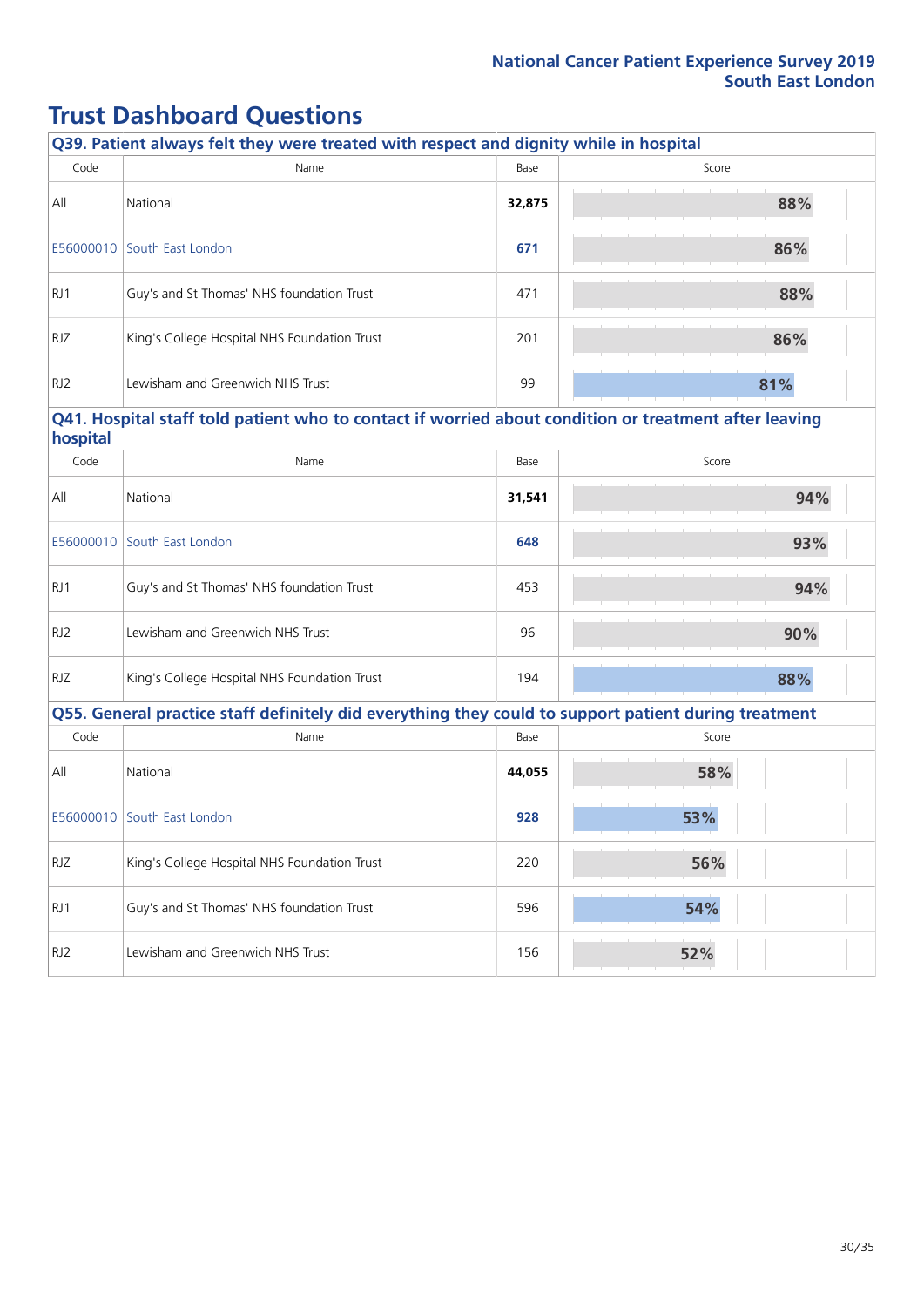# **CCG Expected Range Summary**

|     | CCG               |   | <b>Expected Range Classification</b> |                         |
|-----|-------------------|---|--------------------------------------|-------------------------|
| 07Q | NHS Bromley CCG   |   | 46                                   | $\overline{\mathbf{4}}$ |
| 08Q | NHS Southwark CCG |   | 50                                   |                         |
| 08A | NHS Greenwich CCG |   | 49                                   |                         |
| 08K | NHS Lambeth CCG   |   | 45                                   | 3                       |
| 08L | NHS Lewisham CCG  | 4 | 47                                   |                         |
| 07N | NHS Bexley CCG    | 7 | 44                                   |                         |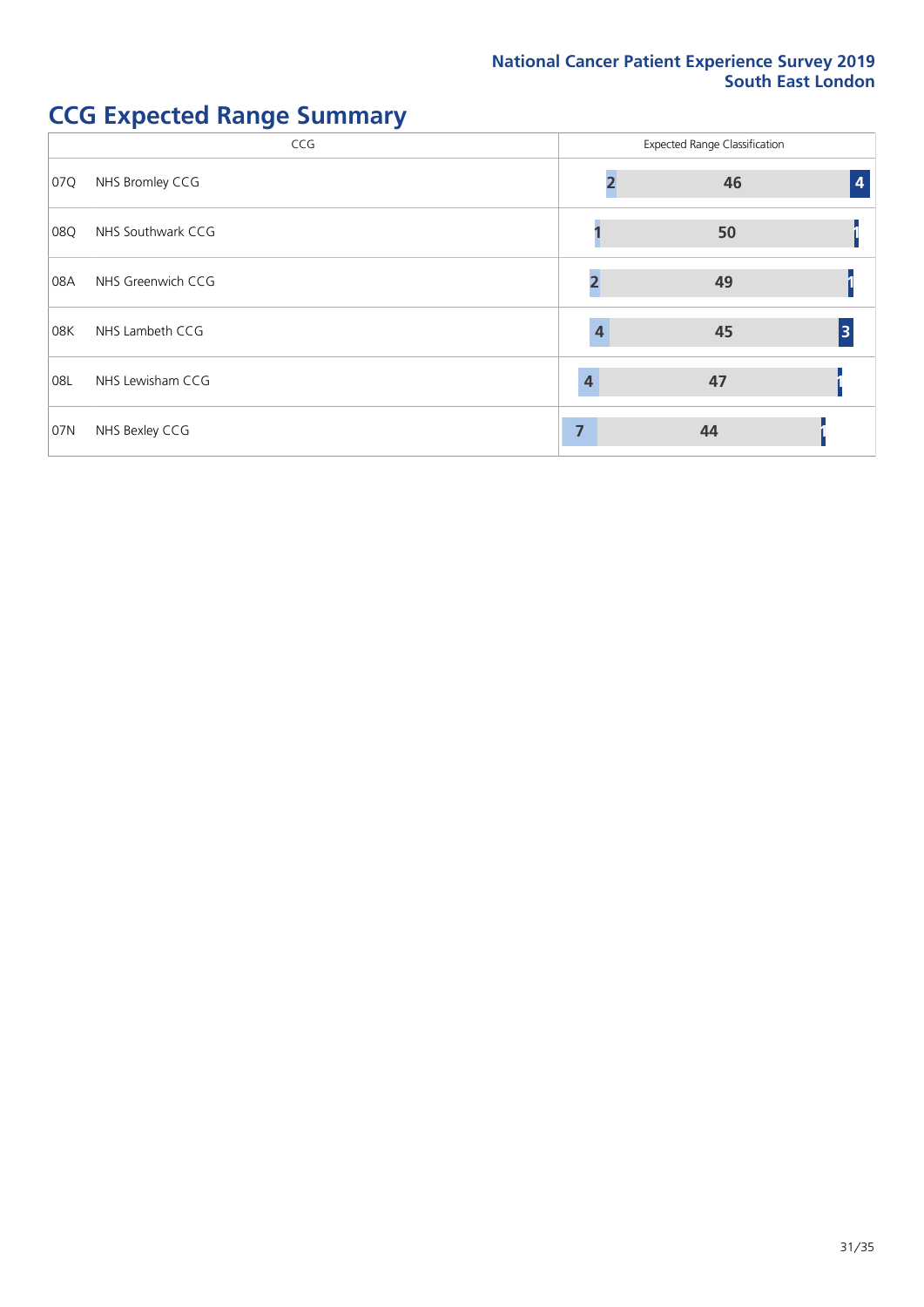# **CCG Dashboard Questions**

| Q61. Patient's average rating of care scored from very poor to very good                      |                   |        |       |
|-----------------------------------------------------------------------------------------------|-------------------|--------|-------|
| Code                                                                                          | Name              | Base   | Score |
| All                                                                                           | National          | 65,135 | 8.8   |
| E56000010                                                                                     | South East London | 1,381  | 8.8   |
| 07Q                                                                                           | NHS Bromley CCG   | 340    | 8.9   |
| 08Q                                                                                           | NHS Southwark CCG | 163    | 8.9   |
| 08K                                                                                           | NHS Lambeth CCG   | 191    | 8.8   |
| 08A                                                                                           | NHS Greenwich CCG | 213    | 8.8   |
| 08L                                                                                           | NHS Lewisham CCG  | 190    | 8.8   |
| 07N                                                                                           | NHS Bexley CCG    | 284    | 8.7   |
| Q18. Patient definitely involved as much as they wanted in decisions about care and treatment |                   |        |       |

| Code      | Name              | Base   | Score |
|-----------|-------------------|--------|-------|
| All       | National          | 65,989 | 81%   |
| E56000010 | South East London | 1,400  | 80%   |
| 08Q       | NHS Southwark CCG | 162    | 84%   |
| 07Q       | NHS Bromley CCG   | 341    | 81%   |
| 08L       | NHS Lewisham CCG  | 198    | 80%   |
| 08K       | NHS Lambeth CCG   | 200    | 80%   |
| 08A       | NHS Greenwich CCG | 218    | 78%   |
| 07N       | NHS Bexley CCG    | 281    | 77%   |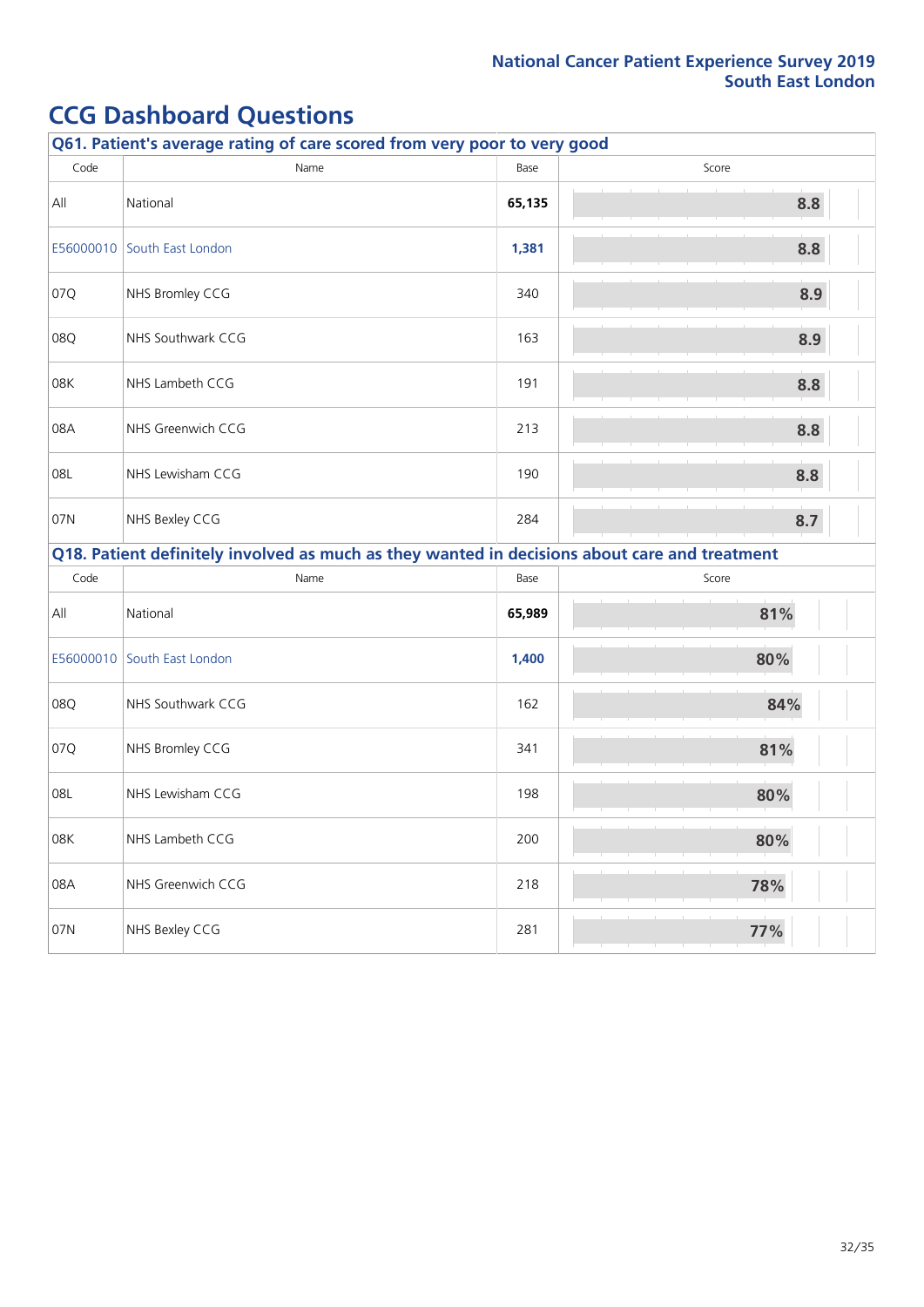# **CCG Dashboard Questions**

| Q19. Patient given the name of a CNS who would support them through their treatment |                                                               |        |       |  |
|-------------------------------------------------------------------------------------|---------------------------------------------------------------|--------|-------|--|
| Code                                                                                | Name                                                          | Base   | Score |  |
| All                                                                                 | National                                                      | 64,196 | 92%   |  |
| E56000010                                                                           | South East London                                             | 1,364  | 91%   |  |
| 08K                                                                                 | NHS Lambeth CCG                                               | 196    | 93%   |  |
| 07Q                                                                                 | NHS Bromley CCG                                               | 332    | 93%   |  |
| 08Q                                                                                 | NHS Southwark CCG                                             | 158    | 92%   |  |
| 08A                                                                                 | NHS Greenwich CCG                                             | 208    | 92%   |  |
| 07N                                                                                 | NHS Bexley CCG                                                | 279    | 90%   |  |
| 08L                                                                                 | NHS Lewisham CCG                                              | 191    | 89%   |  |
|                                                                                     | Q20. Patient found it very or quite easy to contact their CNS |        |       |  |
| Code                                                                                | Name                                                          | Base   | Score |  |
| All                                                                                 | National                                                      | 52,999 | 85%   |  |
|                                                                                     | E56000010 South East London                                   | 1,125  | 83%   |  |
| 08L                                                                                 | NHS Lewisham CCG                                              | 158    | 87%   |  |
| 07Q                                                                                 | NHS Bromley CCG                                               | 273    | 84%   |  |
| 08A                                                                                 | NHS Greenwich CCG                                             | 168    | 81%   |  |
| 07N                                                                                 | NHS Bexley CCG                                                | 219    | 81%   |  |
| 08K                                                                                 | NHS Lambeth CCG                                               | 172    | 81%   |  |
| 08Q                                                                                 | NHS Southwark CCG                                             | 135    | 80%   |  |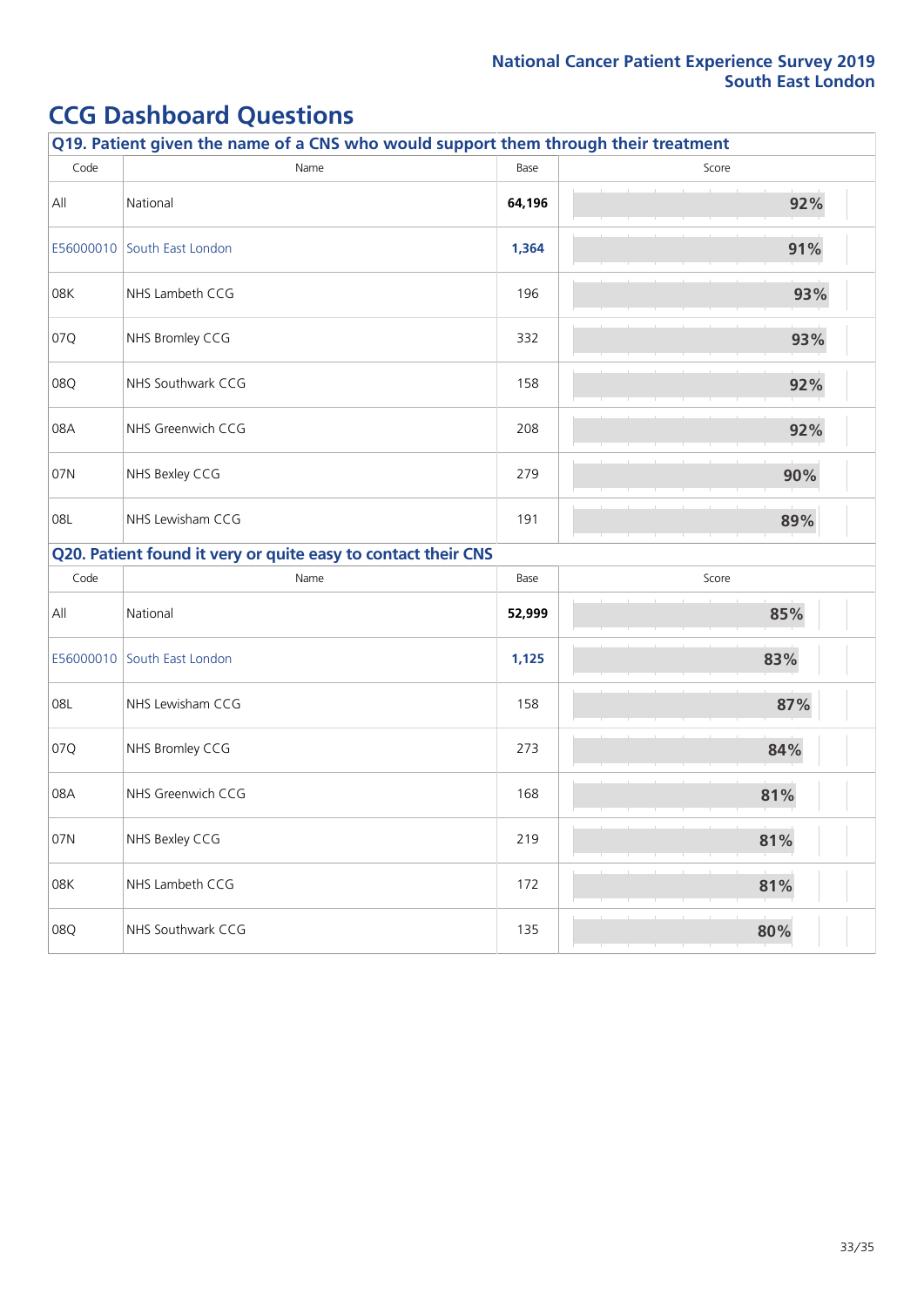### **CCG Dashboard Questions**

| Q39. Patient always felt they were treated with respect and dignity while in hospital |                   |        |       |
|---------------------------------------------------------------------------------------|-------------------|--------|-------|
| Code                                                                                  | Name              | Base   | Score |
| All                                                                                   | National          | 32,875 | 88%   |
| E56000010                                                                             | South East London | 671    | 86%   |
| 08K                                                                                   | NHS Lambeth CCG   | 99     | 89%   |
| 08Q                                                                                   | NHS Southwark CCG | 80     | 88%   |
| 07Q                                                                                   | NHS Bromley CCG   | 173    | 87%   |
| 08A                                                                                   | NHS Greenwich CCG | 109    | 86%   |
| 08L                                                                                   | NHS Lewisham CCG  | 87     | 86%   |
| 07N                                                                                   | NHS Bexley CCG    | 123    | 81%   |

#### **Q41. Hospital staff told patient who to contact if worried about condition or treatment after leaving hospital**

| Code      | Name              | Base   | Score |
|-----------|-------------------|--------|-------|
| All       | National          | 31,541 | 94%   |
| E56000010 | South East London | 648    | 93%   |
| 08K       | NHS Lambeth CCG   | 95     | 97%   |
| 08L       | NHS Lewisham CCG  | 84     | 94%   |
| 07Q       | NHS Bromley CCG   | 165    | 93%   |
| 08Q       | NHS Southwark CCG | 78     | 93%   |
| 07N       | NHS Bexley CCG    | 119    | 92%   |
| 08A       | NHS Greenwich CCG | 107    | 91%   |